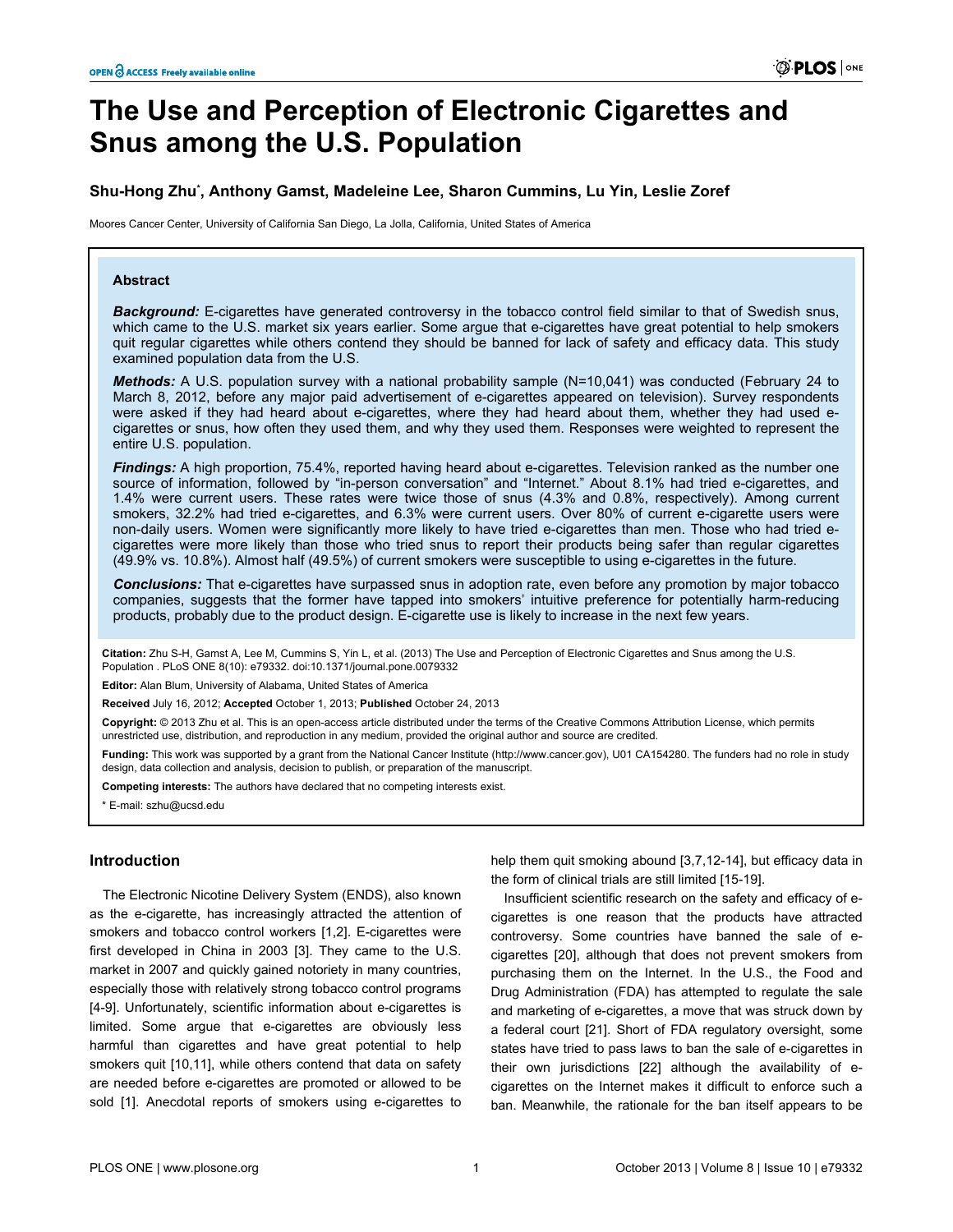chiefly based on predicted potential harm, as empirical evidence is sparse [[11](#page-9-0)].

This controversy surrounding e-cigarettes is reminiscent of the controversy associated with another tobacco product, snus. Snus, a moist smokeless tobacco product popular in Sweden, gained the attention of global tobacco control workers a few years before e-cigarettes did [[23](#page-10-0)]. Strong arguments for and against snus have been advanced, but the tobacco control field remains divided [\[24-27\]](#page-10-0). Especially difficult is the debate on the potential of snus to reduce the harm of tobacco use at the population level [[27](#page-10-0)]. While using snus may be less risky than smoking cigarettes to the health of the individual, it is not clear that promoting the use of snus would reduce the total harm associated with tobacco use at the population level [[28,29\]](#page-10-0). Some have argued that promoting the use of any tobacco product supports the tobacco-use norm and, as such, would produce a negative net-effect on tobacco control at the population level [\[27\]](#page-10-0). Similar difficulty exists in the current controversy on e-cigarettes.

There is, however, one noticeable difference in the short history of e-cigarettes and snus in the U.S. market. E-cigarettes seem to have achieved notoriety relatively quickly without major paid advertising [[30\]](#page-10-0). Unlike snus, which has been promoted by large tobacco companies in the U.S. [\[31,32\]](#page-10-0), ecigarettes had not been promoted by any major tobacco company until Lorillard Inc. acquired a major brand Blu-Cigs in April 2012 [[33](#page-10-0)]. Instead, e-cigarettes appear to have received much free publicity. No study has carefully documented the level of paid advertising versus earned media for e-cigarettes. But a quick web search will show that e-cigarettes have received much free coverage. For example, endorsements have come from some American celebrities and talk show hosts, who tout e-cigarettes' intuitive appeal and how they can help smokers quit cigarettes [[34](#page-10-0),[35\]](#page-10-0). E-cigarettes have appeared in popular movies [\[35,36\]](#page-10-0). By 2010, web searches for information on e-cigarettes in that year had surpassed those for snus in the U.S. [\[6](#page-9-0)] All this suggests that the adoption of ecigarettes may be significant, and a comparison with the adoption of snus will be informative.

The present study aimed to provide some basic measures on how much of a foot-hold e-cigarettes had already taken among the U.S. population before Lorillard Inc. purchased a wellknown e-cigarette brand and started a significant television advertising campaign [[33,37\]](#page-10-0). Using a survey of a probability sample of the U.S. population, this study examined the knowledge about e-cigarettes among smokers and nonsmokers. It provided population prevalence measures on ever and current use of e-cigarettes and the rate of transition from ever use to current use. The perceived utility of ecigarettes as a quitting aid or as a potential harm reduction product was assessed and compared with that of snus, a potential harm reduction product that aroused similar controversy when it came to the U.S. a few years before ecigarettes. Finally, the proportion of the U.S. population that is susceptible to future e-cigarettes was estimated.

# **Methods**

## **Ethics Statement**

This research was performed in accordance with a human subjects protocol approved by the University of California, San Diego's Institutional Review Board (IRB# 111664).

## **Data source**

The data for this study was obtained from a survey commissioned by the University of California, San Diego and administered by Knowledge Networks (Menlo Park, CA). Knowledge Networks, which was recently acquired by GfK, recruits a probability sample representative of the U.S. population (KnowledgePanel). The sample was originally recruited by random digit dialing (RDD) but an address-based sampling methodology has been used in recent years [\[38](#page-10-0)]. A detailed description of the sampling methods used to recruit to the KnowledgePanel has been described elsewhere [\[39\]](#page-10-0). The advantages and the limitations of using the KnowledgePanel have also been discussed in many contexts and will not be repeated here [[40](#page-10-0)-[42](#page-10-0)]. In summary, the panel provides an efficient way of accessing a probability sample of the U.S. population, whose representativeness is similar to most other well-known population surveys [\[42-46\]](#page-10-0). All Knowledge Networks surveys are performed online. Knowledge Networks provides a netbook computer and network access to participants, as needed. Many health behavior studies have used the KnowledgePanel [[45](#page-10-0),[47](#page-10-0),[48](#page-10-0)].

The present survey was designed to gather information on smoking history and cigarette use, perceptions about different tobacco products and quitting aids, attitudes toward tobacco control efforts, and beliefs and ideation about the process of quitting smoking. The study over sampled the smokers in the KnowledgePanel so that all the available smokers were included, with a random sub-sample of former smokers and never smokers from the panel such that the three smokingstatus groups were approximately equal in size. A total of 15,095 adults (> 18 years of age) were sampled and invited to participate in the survey. Of these, 10,041 completed the survey, a response rate of 66.5%. This corresponds to a sample with 3,111 current smokers, 3,676 former smokers and 3,254 never smokers. The survey was conducted between February 24<sup>th</sup> and March 8<sup>th</sup>, 2012.

#### **Measurement**

Cigarette smoking behavior was assessed in multiple questions. Current smokers were defined as those who had smoked at least 100 cigarettes in their lifetime and who answered the question, "Do you currently smoke cigarettes every day, some days, or not at all?" with "every day" or "some days". Those who had smoked at least 100 cigarettes in their lifetime and answered "not at all" were classified as former smokers. Former smokers were further asked, "When did you smoke your last cigarette?" They were categorized as recent former smokers if they selected any of the options with a time frame of 1 year or less, and long-term former smokers if they answered "Over 1 year ago". Nonsmokers were defined as those who had not smoked 100 cigarettes in their lifetime.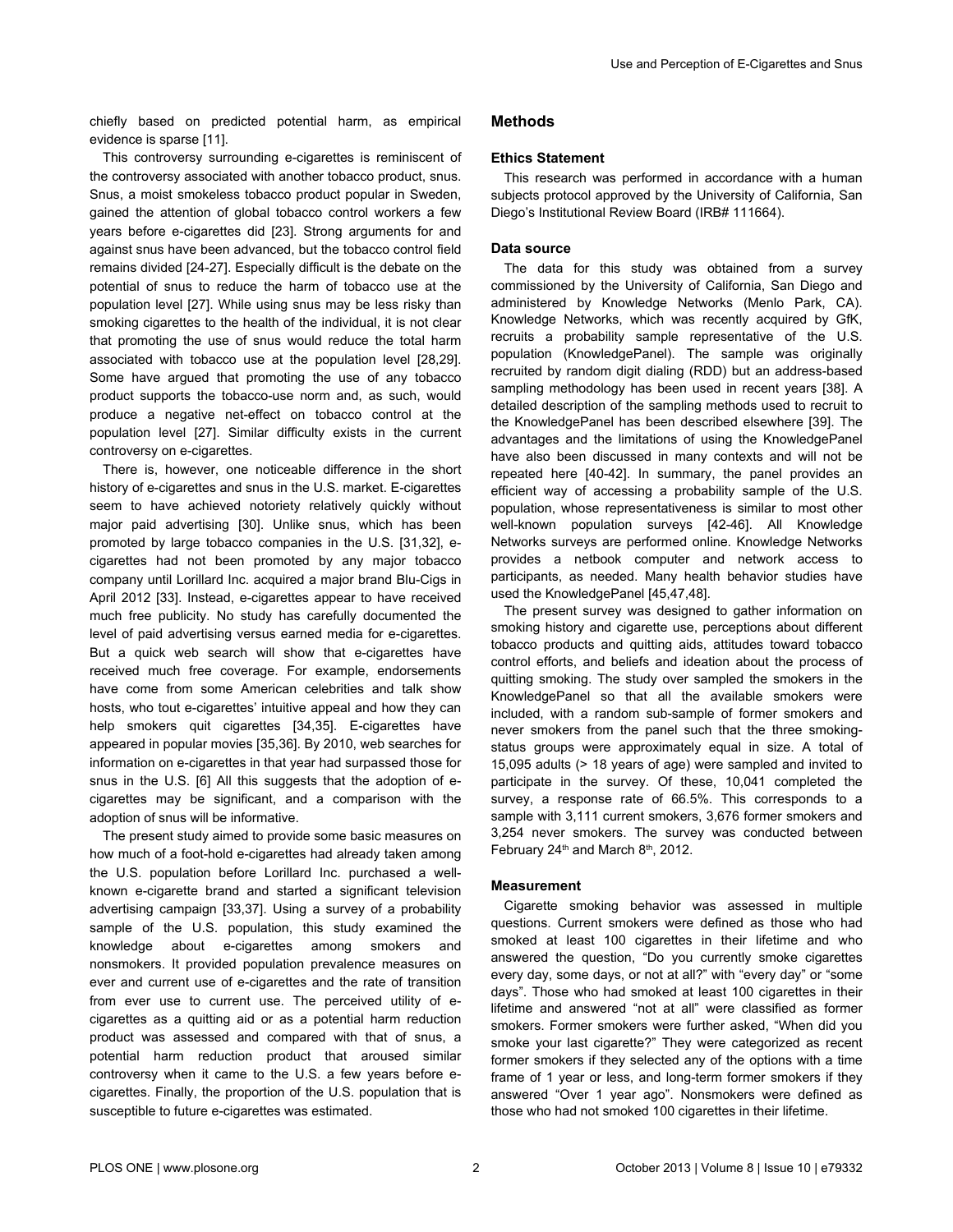Current smokers were asked if they had ever tried to quit smoking, and if they answered yes, were also asked whether they had tried to quit in the last 12 months.

Use of snus was assessed by the question, "Have you ever used any of the following tobacco products?" for which "Snus (tobacco in a small pouch, like Camel snus or Marlboro snus)" was one of the available options. Those who selected "yes" were defined as ever users of snus and asked the question "Do you currently use snus every day, some days, or not at all?" Those selected "every day" or "some days" were defined as current users of snus.

Use of e-cigarettes was also assessed in multiple questions. First, respondents were asked if they have ever heard of ecigarettes: "E-cigarettes (electronic cigarettes) are electronic devices that deliver nicotine in a vapor and look like cigarettes, but contain no tobacco. Have you ever heard of e-cigarettes?" Those who had heard of e-cigarettes were also asked where they had heard about e-cigarettes and were allowed to select one or more of the following options: "Radio", "TV", "Internet", "In-person conversation", "Information shared via Facebook, YouTube, or other social network media", and "Other".

Additionally, those who had heard of e-cigarettes were asked: "Have you ever tried an e-cigarette", and those who answered yes were considered ever users. Ever users were also asked "Have you used e-cigarettes in the last 30 days", and those who answered yes were considered current users. Current users were asked to provide the number of days (in the last 30) they had used e-cigarettes.

Ever users of e-cigarettes were asked "Why did you use ecigarettes?" and instructed to select "Yes" or "No" for each of the following options: "Safer than cigarettes", "Cheaper than cigarettes," "Easy to use when I can't smoke," "To try to quit smoking cigarettes", or "Just because." Since a person could have multiple reasons for using any product, the order of these options was randomized by individual respondent to minimize the order effect in response (e.g., respondent may be more likely to choose the first option on the list). The "just because" option was included to make clear that the respondent need not have any particular reason.

Finally, those who had never used e-cigarettes were asked the question: "How likely are you to try e-cigarettes in the future?" This was intended to assess their susceptibility to ecigarettes, much like the susceptibility measure on uptake of regular cigarettes [\[49](#page-10-0)]. Those who responded that they were "Very likely" or "Somewhat likely" were considered to be susceptible. This is slightly stricter definition than the susceptibility measure used in the literature for uptake of cigarettes in that the present definition does not include those who responded "somewhat unlikely" [\[49\]](#page-10-0). The susceptibility definition here does include those who have tried e-cigarettes but are not currently using them.

#### **Analysis**

All percentages were weighted by population parameters based on the most recent U.S. Current Population Survey [\[46\]](#page-10-0). A survey-specific post-stratification adjustment was used to account for any survey non-response, as well as any noncoverage or under- and over-sampling resulting from the

survey-specific sampling design. In this case, this survey had approximately equal numbers of current smokers, former smokers, and never smokers. The adjustment for oversampling of smokers produced an overall smoking prevalence for the U.S. of 19.1% based on this survey, which is quite close to the newest published national estimate of 19.3% based on the 2010 National Health Interview Survey [[50](#page-10-0)]. All results were analyzed by demographic categories (gender, age, educational level, ethnic background), as well as by smoking status. Standard errors were calculated and 95% confidence intervals were computed based on the sampling distribution of the corresponding summary statistic. Confidence intervals for binomial proportions were computed using the method of Agresti and Coull ([[51](#page-10-0)]; see also [52](#page-10-0)). All calculations were done using R 2.12.1 [\[53](#page-10-0)].

## **Results**

[Figure 1](#page-3-0) shows the rate of having "ever used" and "currently use" for e-cigarettes and snus, weighted to the U.S. population. A total of 8.08% reported that they had ever used e-cigarettes, and 1.44% reported currently using e-cigarettes. Thus, approximately 18% of those who have ever used e-cigarettes continue as current users (1.44/8.08 =17.8%).

The rate of ever used and current use for snus is approximately half that of e-cigarettes: 4.26% and 0.77%, respectively. The rate of transition from ever users of snus to current users, however, is about the same,  $18\%$  (0.77/4.26 = 18.1%).

[Table 1](#page-4-0) presents the usage rates of e-cigarettes and snus by demographic categories. It also separates out those who used only e-cigarettes or snus from those who used both products. The top half of the table shows the "ever use" rates. Women are more likely to have ever used e-cigarettes than men. The usage rate is higher among the young and those with lower education. Hispanics are less likely to have ever used ecigarettes than either Whites or Blacks.

The usage rates for snus are significantly lower. The main difference is in gender: About the same percentage of men have tried e-cigarettes or snus: 7.17 % (5.33% + 1.84%) for ecigarettes and  $7.10\%$  (5.26% + 1.84%) for snus. However, the percentage of women having tried e-cigarettes is much higher than for snus  $8.92\%$  ( $8.33\% + 0.59\%$ ) versus  $1.65\%$  ( $1.06\% +$ 0.59%).

The bottom half of [Table 1](#page-4-0) shows the rates of current use. The demographic pattern for the "currently use" is similar to that for "ever used" except that the rates for the former are significantly lower across all demographic categories.

[Table 2](#page-5-0) shows the rates of ever used and current use by smoking status and by gender. In this table, all users of ecigarettes are combined into one group regardless of whether they use snus or not. The same is done for snus users: They are combined into one group of snus users regardless of their e-cigarette use status (thus, dual users are counted in both calculations).

[Table 2](#page-5-0) shows that the difference in usage rates by smoking status is large. About 1% of never smokers have ever tried ecigarettes, while over 32% of current smokers have used e-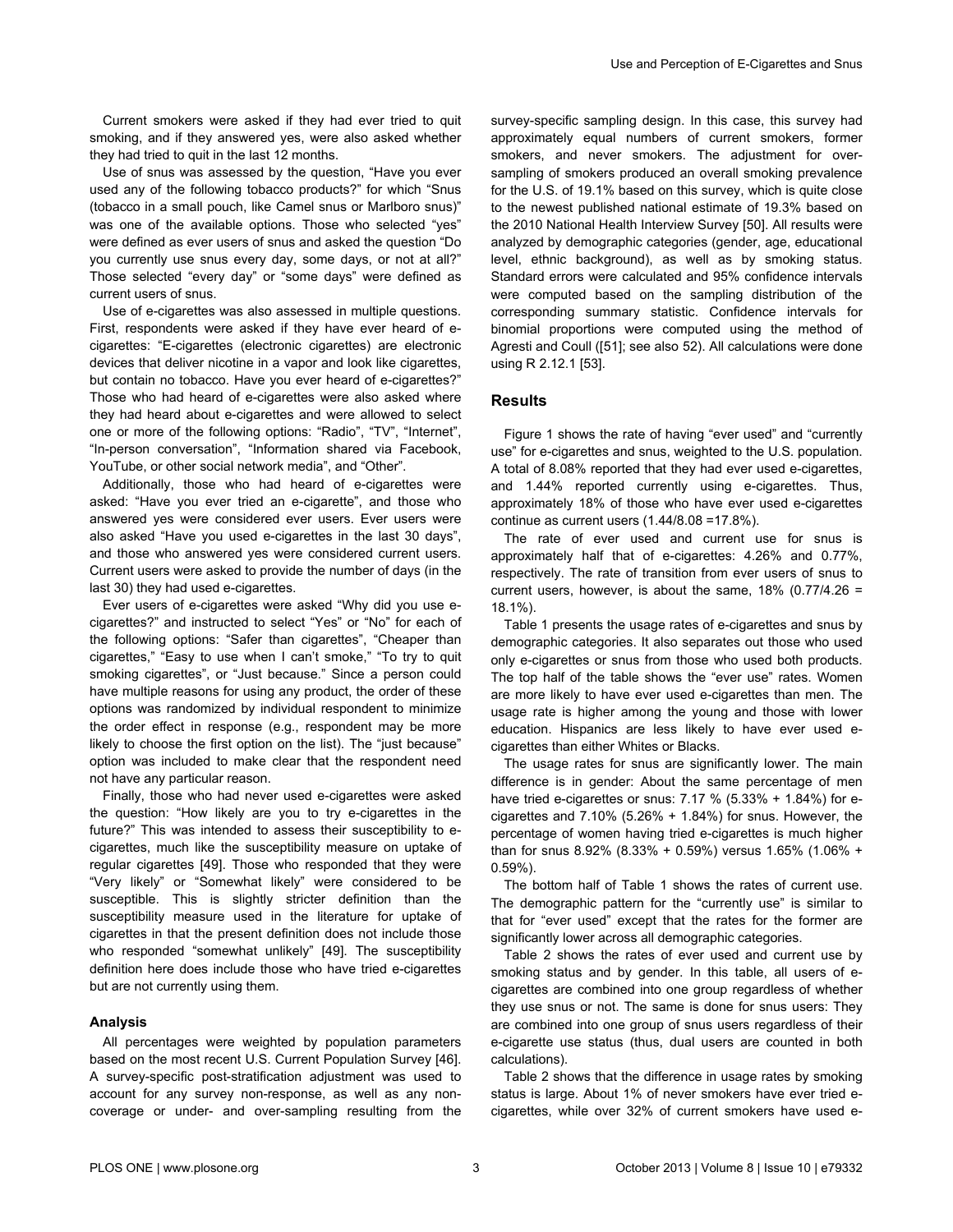<span id="page-3-0"></span>



cigarettes. The same is true with ever using snus. Clearly, recent former smokers and current smokers are the most likely to have tried e-cigarette or snus.

There is also a significant gender difference in ever using ecigarettes or snus. This gender difference is most clearly seen among the current smokers: women are more likely to have tried e-cigarettes than men (about 38% vs. 27%). In contrast, men are more likely to have tried snus (about 17% vs. 6%). It should be noted, however, that both women and men are more likely to have tried e-cigarettes than snus.

[Table 2](#page-5-0) also shows that the current use rates have a similar pattern to the ever use rates. It is recent former smokers and current smokers who are more likely to be current users of ecigarettes or snus. The gender difference between e-cigarette and snus use is reversed in this comparison, but the difference is not statistically significant. The overall rates, however, are significantly higher for e-cigarettes than for snus among recent formers smokers and current smokers.

[Table 3](#page-5-0) shows the frequency of use for e-cigarettes or snus among those who currently use either of these two types of products. Among e-cigarette users, there is a significant difference in the use pattern between current smokers and recent former smokers. Among current smokers, those who used e-cigarettes were mostly occasional users, only 11.5% of used e-cigarettes daily. Among recent former smokers, however, 45.7% used them on a daily basis, a statistically significant difference (p<0.05).

Most snus users used snus on a non-daily basis. Among the long-term former smokers, however, most used snus on a daily basis.

[Table 4](#page-5-0) shows the reasons of use, reported by the ever ecigarette users and ever snus users. It is useful to take a look at those who used both products, first (the last two columns of the table). The most common reason for having tried ecigarettes or snus is "just because:" 72.3% for e-cigarettes and 82.1% for snus. For e-cigarettes, the second most common reason given is "to try to quit smoking cigarettes," followed by "safer than cigarettes" and "easy to use when I can't smoke." For snus, the second most common reason is "easy to use when I can't smoke," "followed by to try to quit smoking cigarettes." Overall, the dual users are significantly more likely to report use of e-cigarettes than snus to quit smoking, 56.9% vs. 30.1%. Dual users are more likely to report the belief that ecigarettes are safer than cigarettes, 58.2% vs. 26.2% for snus.

The patterns for those using either e-cigarettes only or snus only are presented in columns 1 and 2, and they are similar to that of dual users. E-cigarette users are about twice as likely as snus users to report using the product "to try to quit smoking" (54.9% vs. 26.3%). The former are also significantly more likely to believe e-cigarettes are safer than regular cigarettes than the latter are to believe snus is safer than cigarettes (49.9% vs. 10.8%).

[Figure 2](#page-6-0) shows that those who are currently using ecigarettes are significantly more likely to have tried to quit smoking in the last 12 months than those who are currently not using e-cigarettes. The former are also more likely to have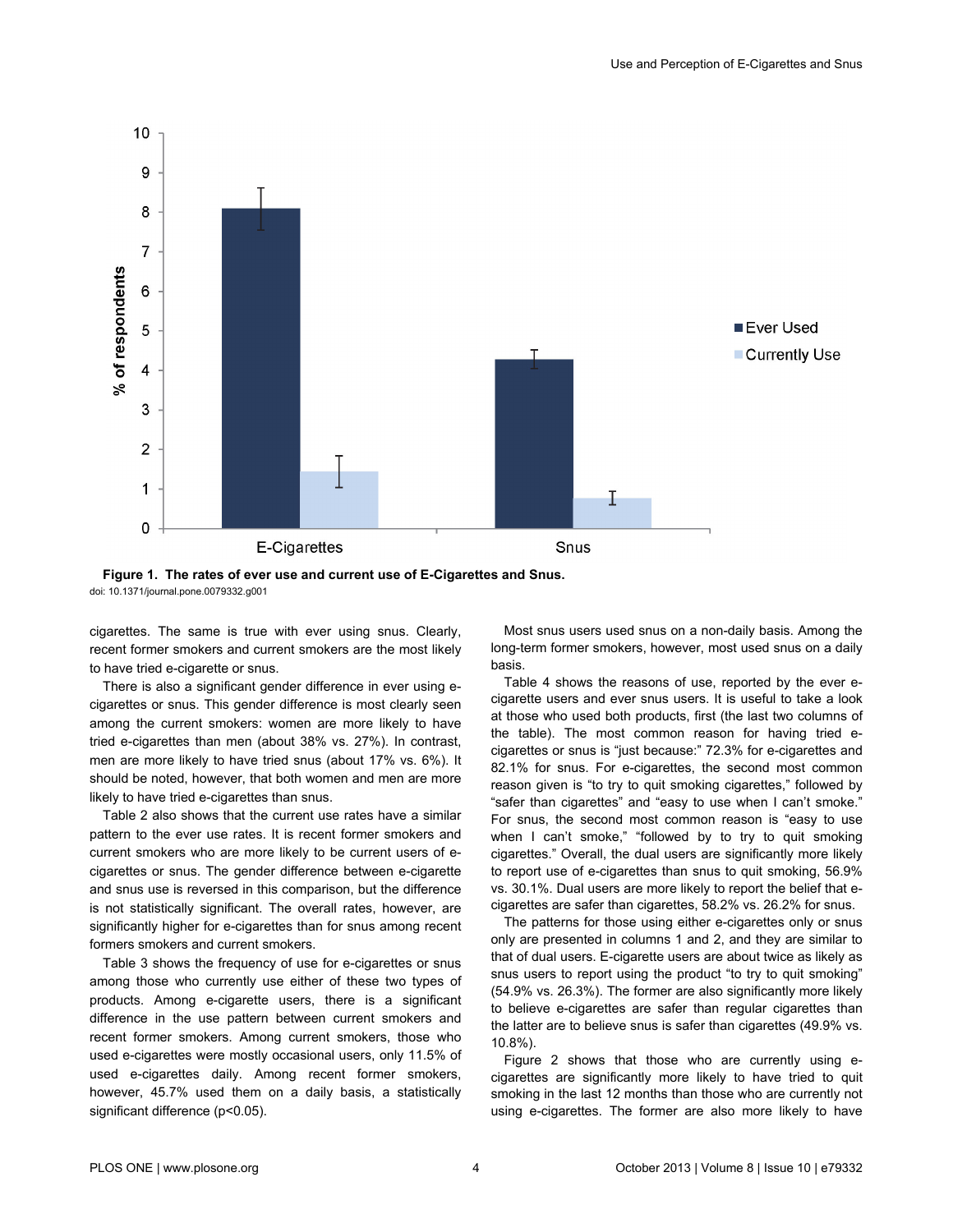<span id="page-4-0"></span>**Table 1.** Ever and Current Use of E-Cigarettes and Snus (n = 10,041).

| <b>Ever Use</b>    |                    |                     |                     |                              |
|--------------------|--------------------|---------------------|---------------------|------------------------------|
|                    |                    | E-cigarettes only   | <b>Snus only</b>    | <b>E-Cigarettes and Snus</b> |
|                    |                    | % (95% CI)          | % (95% CI)          | % (95% CI)                   |
| Mean               |                    | 6.89 (6.40-7.39)    | $3.07(2.73-3.41)$   | $1.19(0.98-1.40)$            |
| Gender             | Male               | $5.33(4.51-6.15)$   | 5.26 (4.32-6.20)    | 1.84 (1.25-2.43)             |
|                    | Female             | 8.33 (7.33-9.33)    | $1.06(0.63-1.49)$   | $0.59(0.28-0.90)$            |
| Age                | 18-24              | $9.33(6.59-12.07)$  | $3.54(1.60-5.48)$   | $3.37(1.49-5.25)$            |
|                    | 25-44              | 7.78 (6.43-9.13)    | 3.98 (2.92-5.04)    | 1.69 (1.02-2.36)             |
|                    | 45-54              | 7.35 (6.47-8.23)    | 2.88 (2.23-3.53)    | $0.52(0.28-0.76)$            |
|                    | $65+$              | 2.62 (19.3-3.31)    | $1.25(0.78-1.72)$   | $0.34(0.00-0.69)$            |
| Education          | $≤12$ years        | 8.60 (7.37-9.83)    | $3.48(2.60-4.36)$   | 1.61 (1.23-1.99)             |
|                    | >12 years          | 5.63 (4.94-6.32)    | 2.76 (2.17-3.35)    | $0.88(0.61-1.15)$            |
| <b>Ethnicity</b>   | Non-Hispanic White | 7.02 (6.29-7.75)    | $3.27(2.66-3.88)$   | 1.32 (0.91-1.73)             |
|                    | <b>Black</b>       | 8.12 (5.55-10.69)   | 1.19 (0.39-1.99)    | $0.35(0.00-0.74)$            |
|                    | Hispanic           | 4.38 (1.81-6.95)    | 4.40 (1.64-7.16)    | $1.42(0.00-3.07)$            |
|                    | Other              | 6.14 (4.87-7.40)    | 2.94 (1.43-4.45)    | $1.22(0.64-1.80)$            |
|                    | Multi-racial       | 9.51 (5.24-13.78)   | 4.69 (0.97-8.41)    | $0.52(0.00-1.07)$            |
| <b>Current Use</b> |                    |                     |                     |                              |
|                    |                    | E-cigarettes only   | Snus only           | <b>E-Cigarettes and Snus</b> |
|                    |                    | % (95% CI)          | % (95% CI)          | % (95% CI)                   |
| Mean               |                    | 1.28 (1.06-1.50)    | $0.61(0.46-0.76)$   | $0.16(0.08-0.24)$            |
| Gender             | Male               | $1.00(0.65-1.35)$   | $0.96(0.53-1.39)$   | $0.22(0.00-0.46)$            |
|                    | Female             | 1.54 (1.13-1.95)    | $0.29(0.11-0.47)$   | $0.10(0.00-0.26)$            |
| Age                | 18-24              | $1.47(0.33 - 2.61)$ | $0.27(0.00-0.58)$   | $0.23(0.00-0.48)$            |
|                    | 25-44              | 1.19 (0.62-1.76)    | $0.75(0.28-1.22)$   | $0.29(0.00-0.62)$            |
|                    | 45-54              | $1.67(1.34 - 2.00)$ | $0.69(0.30-1.08)$   | $0.08(0.00-0.22)$            |
|                    | $65+$              | $0.54(0.25-0.83)$   | $0.33(0.02-0.64)$   | $0.02(0.00-0.04)$            |
| <b>Education</b>   | $≤12$ years        | $1.78(1.21 - 2.35)$ | $0.81(0.40-1.22)$   | $0.35(0.04-0.66)$            |
|                    | >12 years          | $0.91(0.69-1.13)$   | $0.47(0.22-0.72)$   | $0.02(0.00-0.04)$            |
| <b>Ethnicity</b>   | Non-Hispanic White | $1.53(1.18-1.88)$   | $0.59(0.33 - 0.85)$ | $0.06(0.00-0.14)$            |
|                    | <b>Black</b>       | 1.26 (0.32-2.20)    | $0.49(0.00-0.99)$   | $0.03(0.00-0.07)$            |
|                    | Hispanic           | $0.30(0.00-0.72)$   | $1.87(0.00-3.97)$   | $0.70(0.00-2.07)$            |
|                    | Other              | $0.58(0.16-1.00)$   | $0.31(0.00-0.63)$   | $0.54(0.00-1.23)$            |
|                    | Multi-racial       | $0.79(0.19-1.39)$   | $0.16(0.00-0.47)$   | $\pmb{0}$                    |

doi: 10.1371/journal.pone.0079332.t001

made an attempt that lasted for at least 24 hours (both p's < 0.05). The same is true for snus use: those who are currently using snus are more likely to have tried to quit smoking than those not currently using snus. The former are also more likely to have made an attempt that lasted for at least 24 hours (both  $p's < 0.05$ ).

[Table 5](#page-7-0) shows data on those reporting having "ever heard of e-cigarettes" and where they heard about them. Three quarters of survey respondents, 75.4%, reported that they have heard of e-cigarettes. The rate of awareness is high across gender, age, education level and ethnicity. Even 69.2% of never smokers have heard about e-cigarettes, and the percentage goes up to 88.1% for current smokers.

[Table 5](#page-7-0) also shows that those who have heard about ecigarettes are most likely to report television as their source of information, 48.0%. The second most likely source is "inperson conversation", 38.2%, followed by Internet, 20.7%, and radio, 12.2% and social networks, 2.7%.

There are some interesting differences in [Table 5](#page-7-0). For example, men are more likely to have heard about e-cigarettes than women, in general. Older people are more likely than younger people to have heard about e-cigarettes from television, while being less likely to have heard about them from the Internet. The same pattern appears in the lower and higher education groups. Smokers and recent former smokers are more likely to have heard about e-cigarettes "in-person" than long-term former smokers or never smokers, while the latter groups are more likely to have heard about them from television. There is a clear trend that television and in-person are the most common sources of awareness for e-cigarettes.

Survey respondents can report more than one source of awareness of e-cigarettes. However most, 72.1%, reported only one source when answering the survey. Another 18.4% checked off two sources. The rest, 9.5%, reported three or more sources (data not shown in [Table 5\)](#page-7-0).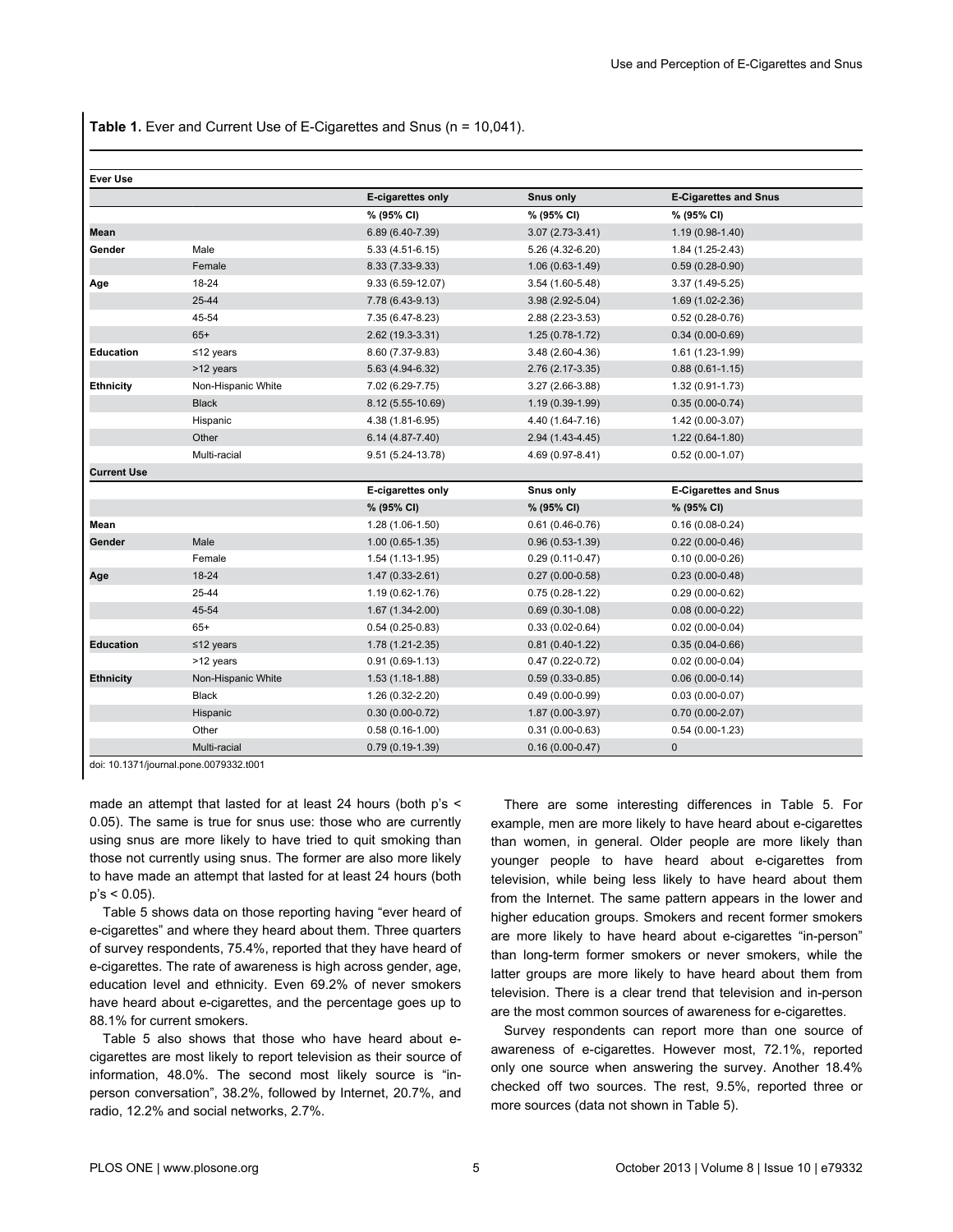<span id="page-5-0"></span>**Table 2.** Ever and Current Use of E-Cigarettes and Snus, by Gender and Smoking Status.

|                                    |        |                         | Long-term former smokers* |                                                                                   |                     |
|------------------------------------|--------|-------------------------|---------------------------|-----------------------------------------------------------------------------------|---------------------|
|                                    |        | Never smokers (n=3,254) | $(n=3,263)$               | Recent former smokers <sup><math>T</math></sup> (n=413) Current smokers (n=3,111) |                     |
|                                    |        | % (95% CI)              | % (95% CI)                | % (95% CI)                                                                        | % (95% CI)          |
| Ever use of e-cigarettes           | Male   | $0.97(0.34-1.60)$       | 1.70 (0.92-2.48)          | 24.49 (16.94-32.04)                                                               | 26.99 (23.07-30.91) |
|                                    | Female | $1.09(0.48-1.70)$       | $3.17(2.05-4.29)$         | 29.11 (21.37-36.85)                                                               | 37.57 (33.55-41.59) |
|                                    | Mean   | $1.04(0.61-1.47)$       | 2.40 (1.71-3.09)          | 26.78 (21.35-32.21)                                                               | 32.18 (29.34-35.05) |
| Ever use of snus                   | Male   | $2.57(1.39-3.75)$       | 6.37 (4.76-7.98)          | 22.93 (14.66-31.20)                                                               | 17.27 (13.74-20.80) |
|                                    | Female | $0.50(0.21-0.79)$       | $0.49(0.06-0.92)$         | 5.77 (1.77-9.77)                                                                  | $6.08(3.55-8.61)$   |
|                                    | Mean   | $1.43(0.86 - 2.00)$     | $3.45(2.66-4.42)$         | 14.43 (9.65-19.21)                                                                | 11.76 (9.56-13.96)  |
| <b>Current use of e-cigarettes</b> | Male   | $0.05(0.00-0.15)$       | $0.12(0.00-0.26)$         | 4.97 (1.58-8.36)                                                                  | 4.96 (3.07-6.87)    |
|                                    | Female | $0.03(0.00-0.09)$       | $0.22(0.00-0.47)$         | 7.22 (2.79-11.65)                                                                 | 7.61 (5.41-9.81)    |
|                                    | Mean   | $0.04(0.00-0.10)$       | $0.17(0.03-0.31)$         | $6.08(3.30-8.86)$                                                                 | $6.26(4.81 - 7.71)$ |
| <b>Current use of snus</b>         | Male   | $0.56(0.26-0.85)$       | $0.64(0.18-1.09)$         | $2.84(0.18-5.45)$                                                                 | $3.20(2.10-4.30)$   |
|                                    | Female | $0.06(0.00-0.17)$       | $0.23(0.00-0.50)$         | 0.0                                                                               | 1.70 (0.51-2.82)    |
|                                    | Mean   | $0.28(0.00-0.57)$       | $0.44(0.11-0.77)$         | $1.44(0.09-2.79)$                                                                 | 2.46 (1.46-3.46)    |

\* Ever smokers who quit more than a year ago at the time of survey.

† Ever smokers who quit within a year or less at the time of survey.

doi: 10.1371/journal.pone.0079332.t002

#### **Table 3.** Frequency of Using E-Cigarettes and Snus in the Past 30 Days.

|                                     |                  | <b>Never smokers</b> | Long-term former smokers <sup>®</sup> | <b>Recent former smokers</b> | <b>Current smokers Overall</b> |                  |
|-------------------------------------|------------------|----------------------|---------------------------------------|------------------------------|--------------------------------|------------------|
|                                     |                  | % (95% CI)           | % (95% CI)                            | $% (95\% CI)$                | % (95% CI)                     |                  |
| Current use of e-cigarettes (n=267) | <b>Every Day</b> |                      | 31.0 (0.0-71.7)                       | 45.7 (20.9-70.5)             | $11.5(3.3-19.7)$               | 16.3 (8.2-24.4)  |
|                                     | <b>Some Days</b> | 100                  | 69.0 (28.3-100.0)                     | 54.3 (29.5-79.1)             | 88.5 (80.3-96.7)               | 83.7 (75.6-91.8) |
| Current use of snus (n=80)          | Every Day        | $11.3(0.0-33.8)$     | 75.3 (47.7-100.0)                     | 15.9 (0.0-45.7)              | 23.2 (1.6-44.8)                | 27.1 (11.1-43.1) |
|                                     | <b>Some Days</b> | 88.7 (66.2-100.0)    | 24.7 (0.0-52.3)                       | 84.1 (54.3-100.0)            | 76.8 (55.2-98.4)               | 72.9 (56.9-88.9) |

\* Ever smokers who quit more than a year ago at the time of survey.

† Ever smokers who quit within a year or less at the time of survey.

doi: 10.1371/journal.pone.0079332.t003

#### **Table 4.** Reasons for Having Tried E-Cigarettes and Snus**\*** .

|                                   |                        |                                  |                      | Used both e-cigarettes and snus |  |  |
|-----------------------------------|------------------------|----------------------------------|----------------------|---------------------------------|--|--|
|                                   |                        | Used either e-cigarettes or snus |                      |                                 |  |  |
|                                   | E-Cigarettes (n=1,057) | Snus (n=316)                     | E-Cigarettes (n=122) | Snus (n=122)                    |  |  |
| Safer than cigarettes             | 49.9 (44.7-55.1)       | 10.8 (5.9-15.7)                  | 58.2 (44.7-71.7)     | 26.2 (13.8-38.5)                |  |  |
| <b>Cheaper than cigarettes</b>    | 30.3 (25.7-34.9)       | 24.6 (16.7-32.5)                 | 36.9 (22.8-51.0)     | 24.8 (13.6-36.0)                |  |  |
| Easy to use when I can't smoke    | 44.8 (39.7-49.9)       | 37.6 (29.2-46.0)                 | 57.4 (43.7-71.1)     | 49.9 (36.0-63.8)                |  |  |
| To try to quit smoking cigarettes | 54.9 (49.8-60.0)       | 26.3 (19.0-33.6)                 | 56.9 (43.3-70.5)     | 30.1 (17.7-42.5)                |  |  |
| Just because                      | 68.3 (63.8-72.8)       | 73.8 (66.6-81.0)                 | 72.3 (57.7-85.9)     | 82.1 (73.3-90.9)                |  |  |

\* The order of these options was randomized for individual respondents to minimize the order effect in response.

doi: 10.1371/journal.pone.0079332.t004

[Table 6](#page-7-0) presents the percentage of population who can be considered susceptible to future e-cigarette use. The "susceptible" category includes all those who had ever tried ecigarettes but were not currently using, and those who have not experimented with them but are "very likely", or "somewhat likely" to use them in the future. The proportion of respondents susceptible to future use is dramatically different across smoking status. About 2.6% of never smokers are susceptible,

but nearly half, 49.5%, of current smokers are susceptible to future use of e-cigarettes. Among those who are susceptible, an average of 56.4% have tried e-cigarettes but are not currently using them, 9.5% said they are "very likely" to use them, and 34.1 % said "somewhat likely."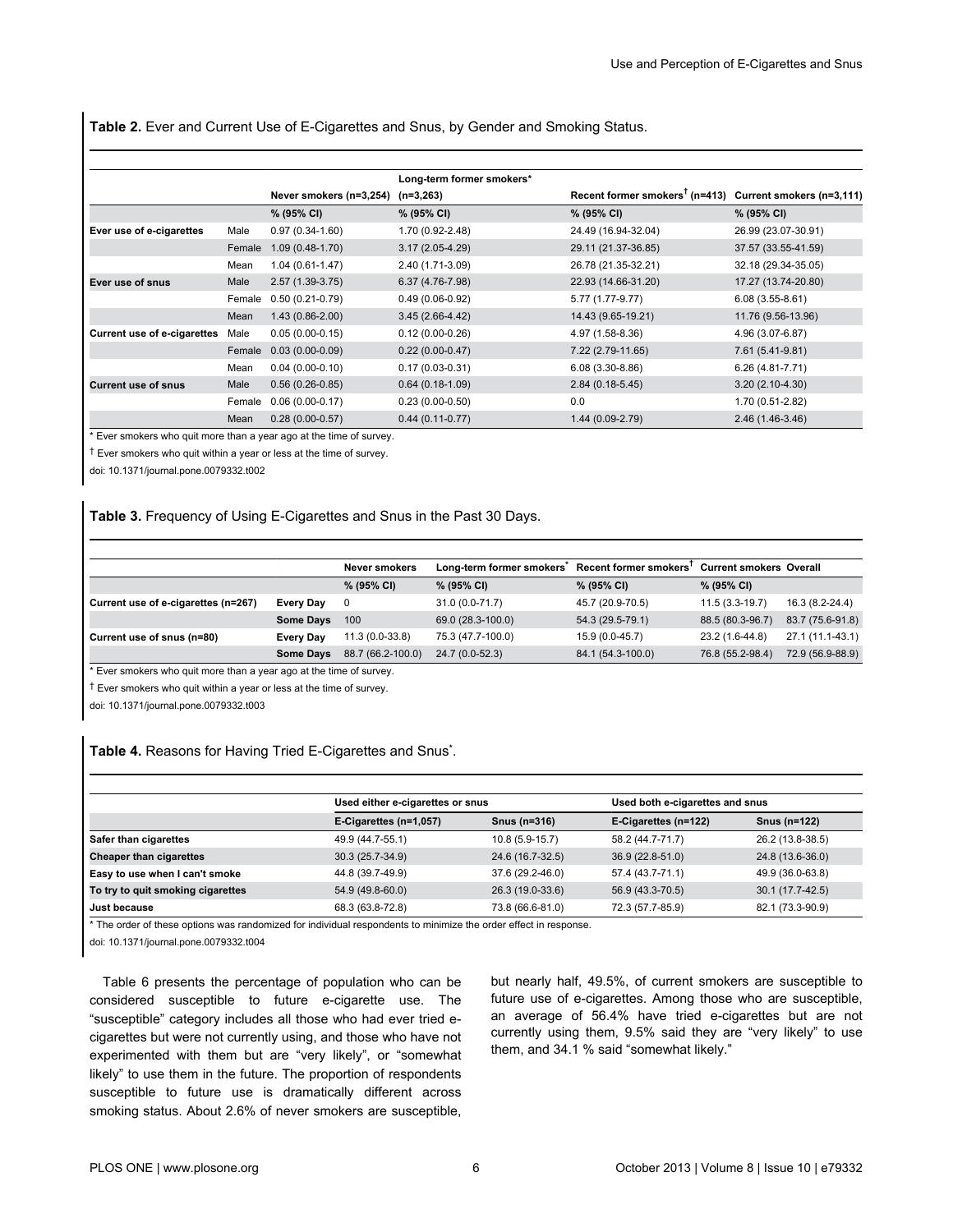<span id="page-6-0"></span>

# **E-Cigarettes**

**Snus** 

**Figure 2. Quit attempts among current users of E-Cigarettes and Snus versus non-users.** doi: 10.1371/journal.pone.0079332.g002

# **Discussion**

This study, based on a national probability sample, found that three quarters of the U.S. adult population have heard about e-cigarettes, and approximately 8% of them have experimented with e-cigarettes. Among current smokers, over 30% have ever used e-cigarettes. Of those who have ever tried e-cigarettes, about 18% are currently using them, the same transition rate as for snus use. However, both the ever use and the current use rates are about twice those for snus. Moreover, those who have tried e-cigarette are twice as likely to report using e-cigarettes as a quitting aid than snus users are to report using snus as a quitting aid. E-cigarette users are also significantly more likely to consider e-cigarettes safer than conventional cigarettes than snus users are to consider the same about snus. Finally, about half of current smokers appear to be susceptible to e-cigarette use in the future.

That 75% of U.S. population reported being aware of ecigarettes is somewhat surprising, given that the survey was conducted before the onset of any major paid media promotion by large tobacco companies. E-cigarettes are presumably mostly of interest to current smokers, or about 20% of the U.S. population [[50](#page-10-0)]. This survey found that almost 90% of current smokers have heard about them, but even two-thirds of never smokers reported having heard of e-cigarettes. When asked about where they have heard about these products, television tops the list. Internet, which we suspected to be a major driver for the spread of information about e-cigarettes [\[12,](#page-9-0)[54](#page-10-0)], ranks third on the list.

Since there is little data indicating major television advertising paid for by e-cigarette manufacturers before this survey was conducted (in February-March, 2012), the high level of awareness attributed to television suggests that the products might have garnered considerable earned media attention. Earned media includes national news programs or health programs that discuss the pros and cons of e-cigarettes [[55-58\]](#page-10-0). It also includes celebrity endorsements on popular TV talk shows [\[34,35\]](#page-10-0). And it could include many local television and radio programs, which feed from these national news programs [[59](#page-10-0)-[61](#page-11-0)]. There is, however, no formal documentation of exactly how often this took place, and survey respondents might have based their report on what was most salient in their memory, not what was most frequent.

One reason for the media's interest in e-cigarettes may be a novelty effect as they are relatively new products in the U.S. market. Another reason that e-cigarettes may have attracted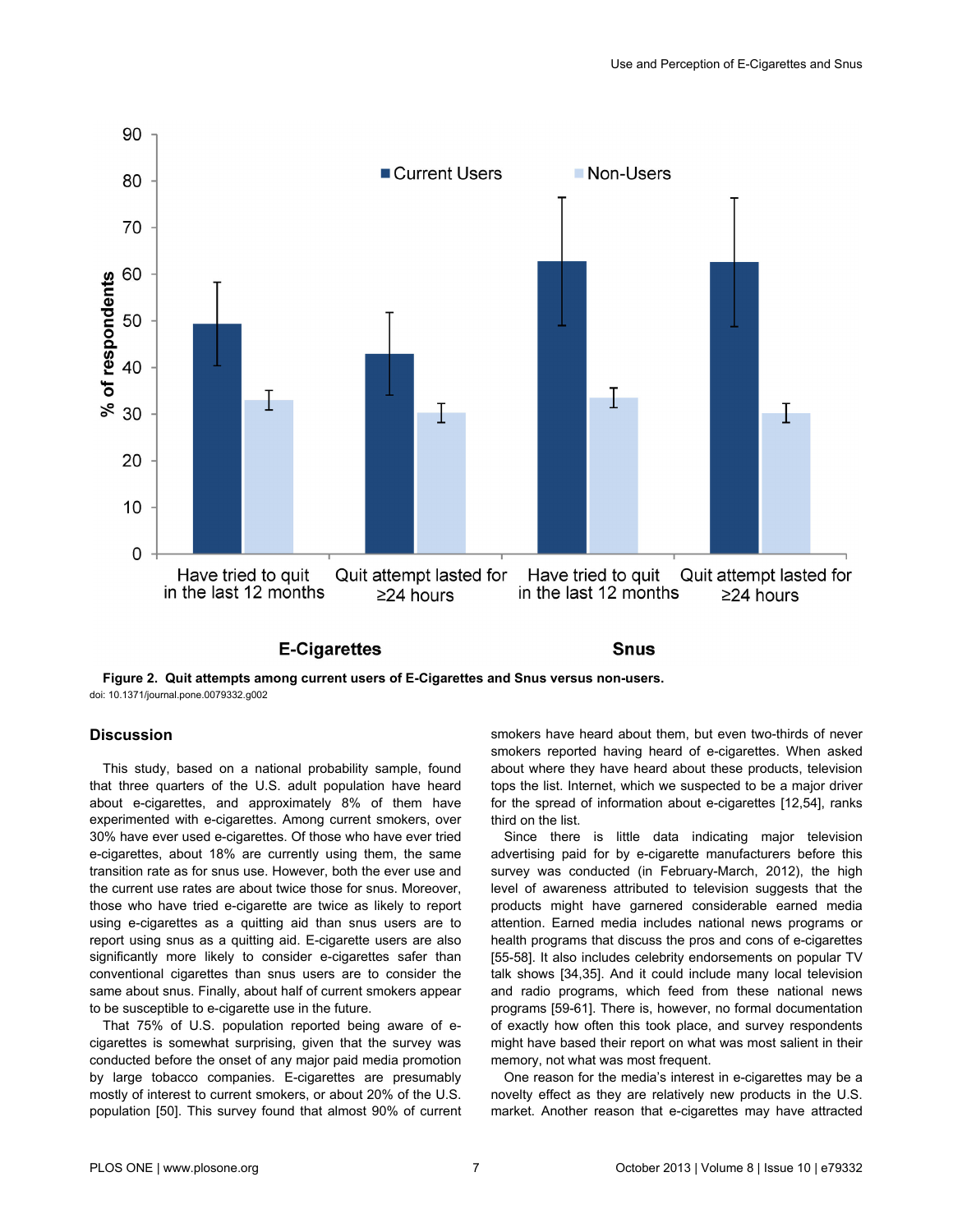|                          |                       | Ever heard of e- |                              | Heard of on      |                    |                    | Heard of on      |                  |
|--------------------------|-----------------------|------------------|------------------------------|------------------|--------------------|--------------------|------------------|------------------|
|                          |                       | cigarettes       | Heard of on radio television |                  | Heard of on the    | Heard of in-person | social networks  | None of the      |
|                          |                       | $(n=8,045)$      | $(n=1,019)$                  | $(n=3,806)$      | internet (n=1,850) | $(n=3, 178)$       | (n=199)          | above (n=1,473)  |
|                          |                       | % (95% CI)       | % (95% CI)                   | % (95% CI)       | % (95% CI)         | % (95% CI)         | % (95% CI)       | % (95% CI)       |
|                          | Average               | 75.4 (74.1-76.7) | 12.2 (11.2-13.2)             | 48.0 (46.4-49.6) | 20.7 (19.4-22.0)   | 38.2 (36.3-39.8)   | $2.7(2.1-3.3)$   | 18.0 (16.7-19.3) |
| Gender                   | Male                  | 78.9 (77.1-80.7) | 13.8 (12.2-15.4)             | 49.4 (47.0-51.8) | 25.2 (23.2-27.2)   | 34.2 (32.0-36.4)   | $2.9(2.1-3.7)$   | 17.2 (15.4-19.0) |
|                          | Female                | 72.3 (70.3-74.3) | 10.5 (9.1-11.9)              | 46.6 (44.2-49.0) | 16.3 (14.5-18.1)   | 42.1 (39.7-44.5)   | $2.6(1.8-3.4)$   | 18.7 (16.9-20.5) |
| Age                      | $18 - 24$             | 76.7 (71.8-81.6) | $8.9(5.4-12.4)$              | 41.6 (35.1-48.1) | 25.1 (19.4-30.8)   | 46.0 (39.3-52.7)   | $3.2(1.2-5.2)$   | 14.7 (10.4-19.0) |
|                          | 25-44                 | 74.9 (72.4-77.4) | 13.2 (11.2-15.2)             | 40.7 (37.6-43.8) | 23.6 (21.1-26.1)   | 43.5 (40.4-46.6)   | $3.8(2.6-5.0)$   | 19.3 (16.8-21.8) |
|                          | 45-64                 | 78.0 (76.2-79.8) | 12.3 (10.9-13.7)             | 52.7 (50.3-55.1) | 19.5 (17.7-21.3)   | 36.0 (33.8-38.2)   | $1.8(1.2-2.4)$   | 16.9 (15.1-18.7) |
|                          | $65+$                 | 70.2 (67.7-72.7) | $11.3(9.1-13.5)$             | 57.3 (54.2-60.4) | 14.4 (12.4-16.4)   | 26.2 (23.5-28.9)   | $2.2(0.8-3.6)$   | 19.3 (16.8-21.8) |
| <b>Education</b>         | $≤12$ years           | 73.1 (70.9-75.3) | $11.1 (9.5 - 12.7)$          | 51.8 (49.1-54.5) | 17.3 (15.3-19.3)   | 37.0 (34.5-39.5)   | $2.7(1.7-3.7)$   | 15.6 (13.6-17.6) |
|                          | >12 years             | 77.2 (75.4-79.0) | 12.9 (11.5-14.3)             | 45.3 (43.1-47.5) | 23.2 (21.4-25.0)   | 39.0 (37.0-41.0)   | $2.7(1.9-3.5)$   | 19.6 (17.8-21.4) |
|                          | Non-                  |                  |                              |                  |                    |                    |                  |                  |
| <b>Ethnicity</b>         | Hispanic              | 80.6 (79.4-81.8) | 12.4 (11.2-13.6)             | 47.4 (45.6-49.2) | 20.2 (18.8-21.6)   | 38.5 (36.7-40.3)   | $2.6(2.0-3.2)$   | 17.4 (16.0-18.8) |
|                          | White                 |                  |                              |                  |                    |                    |                  |                  |
|                          | <b>Black</b>          | 62.3 (57.4-67.2) | $11.1 (7.8-14.4)$            | 61.1 (55.2-67.0) | 20.1 (15.4-24.8)   | 30.9 (25.4-36.4)   | $2.4(0.8-4.0)$   | 19.7 (14.6-24.8) |
|                          | Hispanic              | 66.2 (59.1-73.3) | 17.4 (11.1-23.7)             | 40.1 (32.3-47.9) | 29.7 (22.4-37.0)   | 39.5 (31.3-47.7)   | $4.1(0.6 - 7.6)$ | 20.0 (13.1-26.9) |
|                          | Other                 | 65.5 (60.8-70.2) | $8.4(5.5-11.3)$              | 45.1 (39.2-51.0) | 19.7 (15.0-24.4)   | 40.3 (34.6-46.0)   | $2.7(0.3-5.1)$   | 18.0 (13.7-22.3) |
|                          | Multi-racial          | 71.6 (62.4-80.8) | 18.7 (8.9-28.5)              | 46.6 (36.4-56.8) | 29.7 (19.5-39.9)   | 49.1 (39.9-59.3)   | $6.8(0.0-15.4)$  | 26.8 (16.0-37.6) |
| Smoking<br><b>Status</b> | Never                 | 69.2 (67.0-71.4) | 12.1 (10.5-13.7)             | 47.5 (44.8-50.2) | 18.6 (16.4-20.8)   | 34.4 (31.9-36.9)   | $2.6(1.6-3.6)$   | 19.2 (17.0-21.4) |
|                          | $LT^*$ former         | 78.7 (76.9-80.5) | $11.5(9.9-13.1)$             | 52.8 (50.3-55.3) | 19.2 (17.2-21.2)   | 34.4 (32.0-36.8)   | $2.2(1.4-3.0)$   | 17.3 (15.5-19.1) |
|                          | $RT^{\dagger}$ former | 85.9 (81.4-90.4) | $12.1(7.6-16.6)$             | 40.8 (34.1-47.5) | 27.8 (21.5-34.1)   | 49.2 (42.3-56.1)   | $3.9(1.0-6.8)$   | 14.5 (9.8-19.2)  |
|                          | Current               | 88.1 (85.9-90.3) | 13.1 (10.9-15.3)             | 45.1 (42.0-48.2) | 26.1 (23.4-28.8)   | 49.0 (45.9-52.1)   | $3.4(2.2 - 4.6)$ | 16.4 (14.2-18.6) |

# <span id="page-7-0"></span>**Table 5.** Awareness of E-Cigarettes.

\* Long-term: Ever smokers who quit more than a year ago at the time of survey.

† Recent-term: Ever smokers who quit within a year or less at the time of survey.

doi: 10.1371/journal.pone.0079332.t005

#### **Table 6.** Susceptibility to Using E-Cigarettes in the Future**\*** .

|                    | <b>Never smokers</b> | Long-term former smokers' Recent former smokers <sup>+</sup> |                  | <b>Current smokers</b> | <b>Overall sample</b> |
|--------------------|----------------------|--------------------------------------------------------------|------------------|------------------------|-----------------------|
|                    | $(n=3,251)$          | $(n=3,256)$                                                  | $(n=385)$        | $(n=2,882)$            | $(n=9,774)$           |
|                    | % (95% CI)           | % (95% CI)                                                   | % (95% CI)       | % (95% CI)             | % (95% CI)            |
| Not susceptible    | 97.4 (96.6-98.2)     | 96.7 (95.9-97.5)                                             | 75.1 (69.6-80.6) | 50.5 (47.4-53.6)       | 88.0 (87.1-88.9)      |
| All Susceptible    | $2.6(1.8-3.4)$       | $3.3(2.5-4.1)$                                               | 24.9 (19.4-30.4) | 49.5 (46.4-52.6)       | $12.0(11.1-12.9)$     |
| All Susceptible by |                      |                                                              |                  |                        |                       |
| category           |                      |                                                              |                  |                        |                       |
| Tried e-cigarettes | 38.7 (25.4-52.0)     | 67.1 (56.1-78.1)                                             | 88.2 (80.7-95.6) | 55.8 (51.5-60.1)       | 56.4 (52.6-60.2)      |
| Very likely        | 14.9 (7.3-22.5)      | 16.0 (6.8-25.2)                                              | $1.0(0.0-2.4)$   | $8.8(6.6-11.0)$        | $9.5(7.5-11.5)$       |
| Somewhat likely    | 46.4 (32.7-60.1)     | 16.9 (9.1-24.7)                                              | $10.8(3.9-17.7)$ | 35.4 (31.3-39.5)       | 34.1 (30.5-37.7)      |

\* Sample excludes those who reported current use of e-cigarettes.

† Smokers who quit more than a year ago at the time of survey.

‡ Smokers who quit within a year or less at the time of survey.

doi: 10.1371/journal.pone.0079332.t006

earned media is the intuitive appeal of the products: ecigarettes mimic regular cigarettes in so many ways that it seems to be, simply put, a clever invention. For example, as we were preparing the first draft of this paper, articles about ecigarettes appeared in two highly regarded American publications: National Geographic and Consumer Reports [[62](#page-11-0),[63](#page-11-0)]. Neither article directly promoted e-cigarettes, but both

clearly stoked interest in the products. Both articles included appealing pictures of e-cigarettes. The fact that "in-person conversation" was the second most frequently reported source of information (ahead of "Internet") in the present study also suggests that many people find the products interesting enough to raise the topic with friends and colleagues.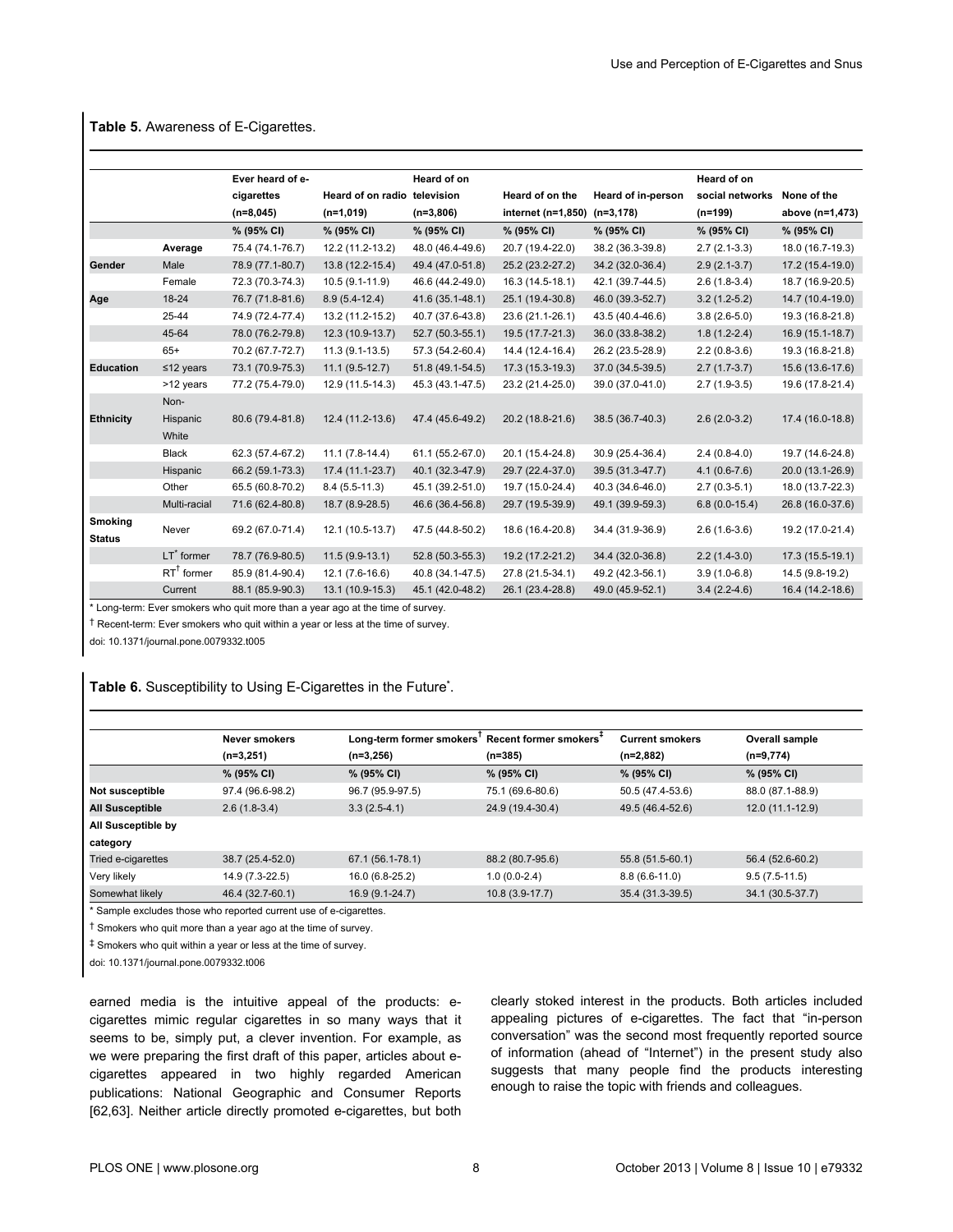A limitation of the present study is that members of the KnowledgePanel sample may engage in more than one survey in a given year, which might lead to greater familiarity with certain topics. It is possible that the rate of self-reported awareness of e-cigarettes might have been inflated for that reason, particularly because the survey described e-cigarettes before asking if respondents had heard about them. However, high rates of awareness have also been reported in other surveys. For example, a study in England found that 62% and 79% of smokers were aware of e-cigarettes in 2010 and 2012, respectively [\[5\]](#page-9-0). Consumer surveys in the U.S. also showed high awareness rate: In 2010 and 2011, awareness of ecigarettes was 41% and 58%, respectively [[37](#page-10-0)]. Although the consumer survey in the U.S. was not based on a probability sample of the entire population, it did show that awareness increased significantly. With these consumer survey data as a reference, the high level of awareness found in the present study suggests that interest in e-cigarettes in the U.S. continued to grow after 2011, to 75% in 2012 among the U.S population as a whole [\(Table 5](#page-7-0)).

This increase in awareness is supported by the increase in the rate of ever use of e-cigarettes. The consumer survey study, referenced above, reported that 3.3% of respondents in a web-based survey had ever used e-cigarettes in 2010, which increased to 6.2% in 2011 [\[37\]](#page-10-0). Another smaller but populationbased survey in 2010 reported an ever use rate of 1.8% [\[64\]](#page-11-0). The present study, which was population-based and conducted in March 2012, found 8.1% reported ever having used ecigarettes ([Figure 1](#page-3-0)), 3 to 4.5 times higher the rates found in 2010. In contrast, ever use of snus has not increased from 2010 to 2012. The ever use rates for snus from the two 2010 surveys cited were 5.4% and 5.1%, respectively [\[64,65](#page-11-0)]. The present study found 4.3% of respondents have ever used snus. In other words, the ever use rate for snus was at least twice as high as that of e-cigarettes in 2010. By 2012, the rate of ever use for e-cigarettes has jumped to be twice as high as that of snus, and the rate of snus use has remained essentially unchanged.

Interestingly, this survey, based on a probability sample of the U.S. population, found that most current users of ecigarettes use them on a non-daily basis. This differs from previous studies that recruited subjects through websites, whose samples are less likely to be representative of all ecigarette users [\[14,](#page-9-0)[66](#page-11-0),[67](#page-11-0)]. For example, one online survey of ecigarette users found 81% of them were daily users [[7](#page-9-0)]. The present study did find, however, that e-cigarette users who are recent former smokers are much more likely to be daily users than those who are still smoking regular cigarettes ([Table 5](#page-7-0)). This could be an indication that some of these recent quitters are using e-cigarettes daily as a replacement for regular cigarettes.

Over 50% of those who have ever used e-cigarettes reported trying to quit regular cigarettes as one reason they used ecigarettes. This is supported by data that current users of ecigarettes are indeed more likely than non-users to have made an attempt to quit regular cigarettes in the last 12 months preceding the survey. A smaller proportion of ever users of snus reported trying to quit regular cigarettes. Like e-cigarette

users, current users of snus are more likely than non-users to have made a quit attempt in the last 12 months.

The proportion of e-cigarette users who believe that ecigarettes are safer than regular cigarettes is significantly higher than snus users who believer snus is safer than cigarettes (50% vs. 11%). This perception may be incorrect, but it may have contributed to the large increase in experimentation with e-cigarettes from 2010 to 2012, while snus use has remained relatively constant.

The contrast in American smokers' interest in e-cigarettes and snus is instructive in many ways. Snus has been an established and popular tobacco product in Sweden for many decades. It came to the U.S. market six years before ecigarettes [[68](#page-11-0)]. It has the support of large U.S. tobacco companies [[27](#page-10-0)]. E-cigarettes, on the other hand, were first developed in China in 2003 and came to the U.S. market in 2007 [\[4](#page-9-0)]. Prior to the recent acquisition of the Blu e-cigarette company by Lorillard, e-cigarettes were promoted mainly by small producers. Yet, the use of e-cigarette products has grown from half that of snus in 2010 to twice that of snus by 2012.

One reason that more smokers are experimenting with ecigarettes than with snus, however, appears to be the following: e-cigarettes appeal to both men and women while snus appeals mainly to men. In fact, e-cigarettes appeal to women more than men ([Table 2](#page-5-0)). It is possible e-cigarettes are perceived as clean nicotine devices, which might appeal to women more than men. The design and packaging of ecigarettes and e-cigarette promotion that is specifically targeted to women may also have contributed to this gender difference [[69](#page-11-0)]. In any case, the fact that more women than men have tried e-cigarettes deserves careful investigation. It is especially interesting since men are more likely to have heard about ecigarettes than women [\(Table 5\)](#page-7-0). No other so-called potentially reduced exposure product (PREP) has attracted more women than men.

The most striking contrast, perhaps, is between the adoption of e-cigarettes and the adoption of another product that is very similar to e-cigarettes. Premier, later called Eclipse, is almost exactly the same as an e-cigarette. It does not involve combustion when smoked [[70](#page-11-0),[71](#page-11-0)], it looks like a regular cigarette, and it lights up when smoked. However, it still uses tobacco leaves. It heats the tobacco leaves to deliver nicotine to smokers. The product is reported to have cost the R.J. Reynolds tobacco company about \$1 billion U.S. dollars to develop and market test [\[72\]](#page-11-0). There was much discussion and promotion when the product first came to market [[71,73\]](#page-11-0), but it never quite took off [[73](#page-11-0)]. In contrast, e-cigarettes appear to have tapped into the popular imagination quickly, initially without the backing of any major tobacco company.

This study shows that nearly half of current adult smokers in the U.S. are susceptible to future use of e-cigarettes, and about 25% of the recent former smokers are susceptible. In addition, 3.3% of long term former smokers and even 2.6% of adult never smokers are susceptible. While the rates for these latter two groups are low, the size of these two groups is about 80% of the adult U.S. population. It is not clear what proportion of youth is susceptible to e-cigarette use. But the number of potential e-cigarette users among adults is already very large.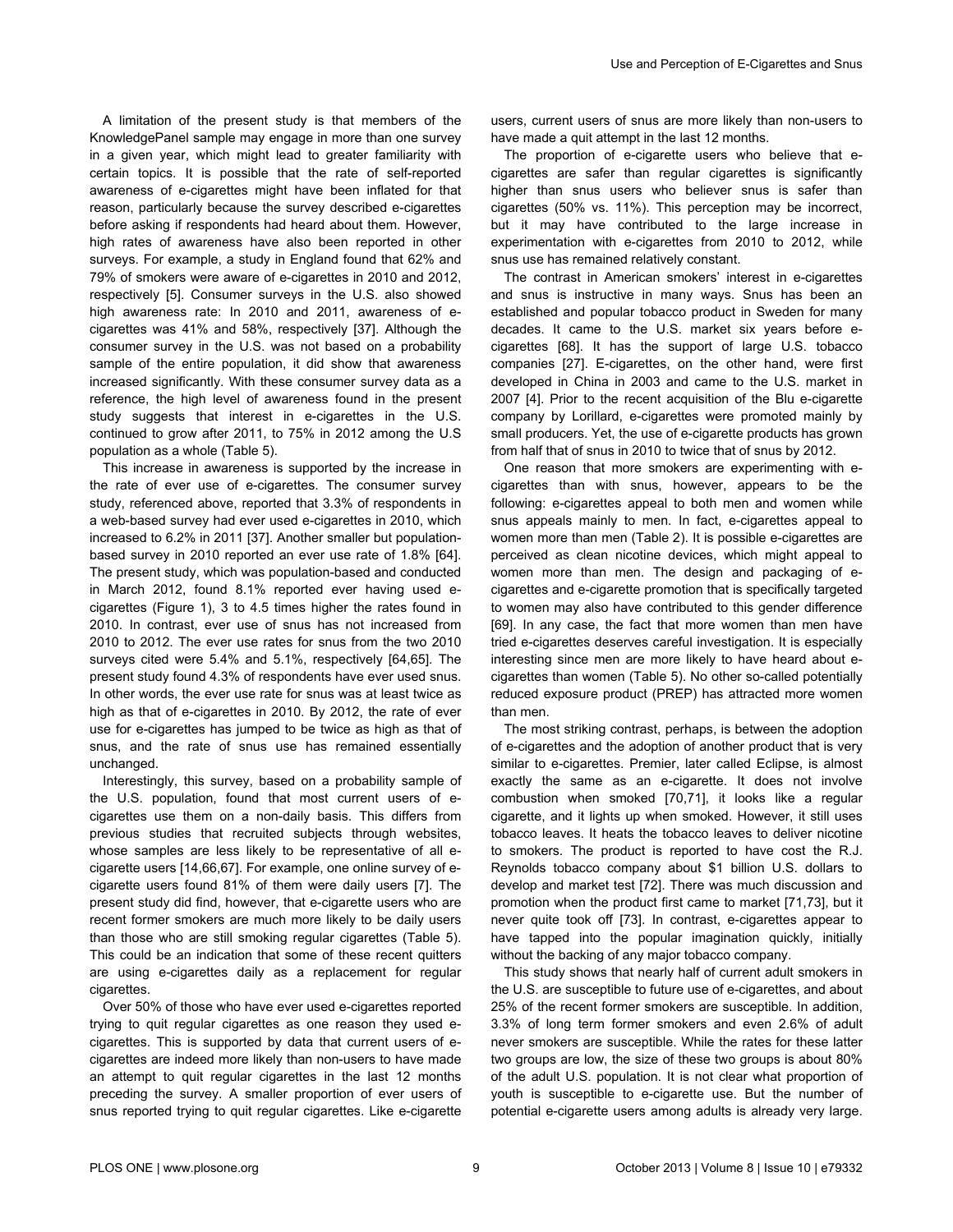<span id="page-9-0"></span>All together, the rates in [Table 6](#page-7-0) translate to 29 million adults in the U.S. susceptible to e-cigarette use.

The popularity of e-cigarettes, if it continues to grow, creates a dilemma for the public health community. On the one hand, e-cigarettes are a new kind of tobacco-based product that is completely unregulated. There are numerous brands currently on market, easily purchased over the Internet or even in gas stations and convenience stores [\[74\]](#page-11-0). The ingredients of most brands are not reported. Safety data are lacking. Their efficacy for helping smokers to quit regular cigarettes is not well established. Their potential negative impact on tobacco control norms is unknown, especially their potential to induce adolescent nonsmokers to take up tobacco-based products. Meanwhile, many smokers believe e-cigarettes are safer than regular cigarettes. Many have used them with the hope that they would help them quit smoking regular cigarettes. A substantial proportion of smokers also find e-cigarettes cheaper than regular cigarettes ([Table 4](#page-5-0)), which can contribute to the popularity of the former. All of these data suggest that smokers in the U.S. are not waiting for a consensus view from health authorities to decide if they should switch to e-cigarettes. The results of the present study and those of previous studies suggest that e-cigarettes are likely to gain users in the next few years regardless of the opinions of the scientific community.

The fact that e-cigarettes have quickly surpassed snus in perceptions related to safety and utility, and in actual use among U.S. smokers suggests that some feature of ecigarettes must have tapped into smokers' intuitive preferences. Whether these beliefs are correct or not, they could potentially be channeled into a productive public health campaign to increase the rate of current smokers trying to quit cigarettes. Given that the population smoking cessation rate has not improved in the last twenty years in the U.S., any measure that could increase the rate of smokers attempting to quit deserves consideration [\[75\]](#page-11-0). The rate of current use of e-

### **References**

- 1. Cobb NK, Byron MJ, Abrams DB, Shields PG (2010) Novel nicotine delivery systems and public health: The rise of the "E-cigarette". Am J Public Health 100(12): 2340-2342. doi:[10.2105/AJPH.2010.199281.](http://dx.doi.org/10.2105/AJPH.2010.199281) PubMed: [21068414.](http://www.ncbi.nlm.nih.gov/pubmed/21068414)
- 2. Regan AK, Promoff G, Dube SR, Arrazola R (2013) Electronic nicotine delivery systems: Adult use and awareness of the 'e-cigarette' in the USA. Tob Contr 22(1): 19-23. doi[:10.1136/](http://dx.doi.org/10.1136/tobaccocontrol-2011-050044) [tobaccocontrol-2011-050044.](http://dx.doi.org/10.1136/tobaccocontrol-2011-050044)
- 3. Foulds J, Veldheer S, Berg A (2011) Electronic cigarettes (e-cigs): Views of aficionados and clinical/public health perspectives. Int J Clin Pract 65(10): 1037-1042. doi:[10.1111/j.1742-1241.2011.02751.x.](http://dx.doi.org/10.1111/j.1742-1241.2011.02751.x) PubMed: [21801287.](http://www.ncbi.nlm.nih.gov/pubmed/21801287)
- 4. Pauly J, Li Q, Barry MB (2007) Tobacco-free electronic cigarettes and cigars deliver nicotine and generate concern. Tob Contr 16(5): 357-357. doi[:10.1136/tc.2006.019687.](http://dx.doi.org/10.1136/tc.2006.019687) PubMed: [17897997.](http://www.ncbi.nlm.nih.gov/pubmed/17897997)
- 5. Dockrell M, Morrison R, Bauld L, McNeill A (2013) E-cigarettes: Prevalence and attitudes in Great Britain. Nicotine Tob Res (advance online publication). doi[:10.1093/ntr/ntt057](http://dx.doi.org/10.1093/ntr/ntt057). PubMed: [23703732](http://www.ncbi.nlm.nih.gov/pubmed/23703732).
- 6. Ayers JW, Ribisl KM, Brownstein JS (2011) Tracking the rise in popularity of electronic nicotine delivery systems (electronic cigarettes) using search query surveillance. Am J Prev Med 40(4): 448-453. doi: [10.1016/j.amepre.2010.12.007.](http://dx.doi.org/10.1016/j.amepre.2010.12.007) PubMed: [21406279.](http://www.ncbi.nlm.nih.gov/pubmed/21406279)
- 7. Etter JF, Bullen C (2011) Electronic cigarette: Users profile, utilization, satisfaction and perceived efficacy. Addiction 106(11): 2017-2028. doi: [10.1111/j.1360-0443.2011.03505.x](http://dx.doi.org/10.1111/j.1360-0443.2011.03505.x). PubMed: [21592253](http://www.ncbi.nlm.nih.gov/pubmed/21592253).
- 8. Pearson JL, Richardson A, Niaura RS, Vallone DM, Abrams DB (2012) E-cigarette awareness, use, and harm perceptions in US adults. Am J

cigarettes is still relatively low, and there has been no study suggesting that their coming to the market has led to any detectable change in the quit attempt rate at the population level. But more research on e-cigarettes or similar products that have a strong intuitive appeal may help in developing a conceptual model and corresponding policy to increase the population cessation rate.

The case of e-cigarettes and their rapid adoption, in conjunction with the lack of scientific data on safety and efficacy, presents a difficult regulatory problem. It is imperative that the scientific community rise to the challenge. The usual approach to research for any product intended to help smokers quit using regular cigarettes proceeds from safety to efficacy. Such a process usually takes many years, and millions may be using e-cigarettes before that process is completed. Studies are needed to assess risks and benefits of these new products for individual users more rapidly. Equally important, studies are needed to identify factors that influence the population use patterns and to determine how individual preference for various products translates into benefit or harm on the population level.

## **Acknowledgements**

We would like to thank David Cowling for his assistance in questionnaire design and statistical analysis. We would also like to thank Gary Tedeschi, Yue-Lin Zhuang, and Christopher Anderson for their comments on earlier drafts of the manuscript.

## **Author Contributions**

Conceived and designed the experiments: SHZ. Analyzed the data: SHZ AG LY ML. Wrote the manuscript: SHZ AG SC ML LY LZ. Survey Design: SHZ SC LZ.

Public Health 102(9): 1758-1766. doi[:10.2105/AJPH.2011.300526](http://dx.doi.org/10.2105/AJPH.2011.300526). PubMed: [22813087.](http://www.ncbi.nlm.nih.gov/pubmed/22813087)

- 9. Adkison SE, O'Connor RJ, Bansal-Travers M, Hyland A, Borland R et al. (2013) Electronic nicotine delivery systems: International tobacco control four-country survey. Am J Prev Med 44(3): 207-215. doi: [10.1016/j.amepre.2012.10.018.](http://dx.doi.org/10.1016/j.amepre.2012.10.018) PubMed: [23415116.](http://www.ncbi.nlm.nih.gov/pubmed/23415116)
- 10. Cahn Z, Siegel M (2011) Electronic cigarettes as a harm reduction strategy for tobacco control: A step forward or a repeat of past mistakes? J Public Health Policy 32(1): 16-31. doi:[10.1057/jphp.](http://dx.doi.org/10.1057/jphp.2010.41) [2010.41.](http://dx.doi.org/10.1057/jphp.2010.41) PubMed: [21150942.](http://www.ncbi.nlm.nih.gov/pubmed/21150942)
- 11. Wagener TL, Siegel M, Borrelli B (2012) Electronic cigarettes: Achieving a balanced perspective. Addiction 107(9): 1545-1548. doi: [10.1111/j.1360-0443.2012.03826.x](http://dx.doi.org/10.1111/j.1360-0443.2012.03826.x). PubMed: [22471757](http://www.ncbi.nlm.nih.gov/pubmed/22471757).
- 12. McQueen A, Tower S, Sumner W (2011) Interviews with "Vapers": Implications for future research with electronic cigarettes. Nicotine Tob Res 13(9): 860-867. doi:[10.1093/ntr/ntr088](http://dx.doi.org/10.1093/ntr/ntr088). PubMed: [21571692](http://www.ncbi.nlm.nih.gov/pubmed/21571692).
- 13. Polosa R, Caponnetto P, Morjaria JB, Papale G, Campagna D et al. (2011) Effect of an electronic nicotine delivery device (*e*-cigarette) on smoking reduction and cessation: A prospective 6-month pilot study. BMC Public Health 11: 786. doi:[10.1186/1471-2458-11-786.](http://dx.doi.org/10.1186/1471-2458-11-786) PubMed: [21989407.](http://www.ncbi.nlm.nih.gov/pubmed/21989407)
- 14. Siegel MB, Tanwar KL, Wood KS (2011) Electronic cigarettes as a smoking-cessation tool: Results from an online survey. Am J Prev Med<br>40(4): 472-475. doi:10.1016/j.amepre.2010.12.006. PubMed: 40(4): 472-475. doi:[10.1016/j.amepre.2010.12.006](http://dx.doi.org/10.1016/j.amepre.2010.12.006). [21406283.](http://www.ncbi.nlm.nih.gov/pubmed/21406283)
- 15. Bullen C, McRobbie H, Thornley S, Glover M, Lin R et al. (2010) Effect of an electronic nicotine delivery device (e cigarette) on desire to smoke and withdrawal, user preferences and nicotine delivery: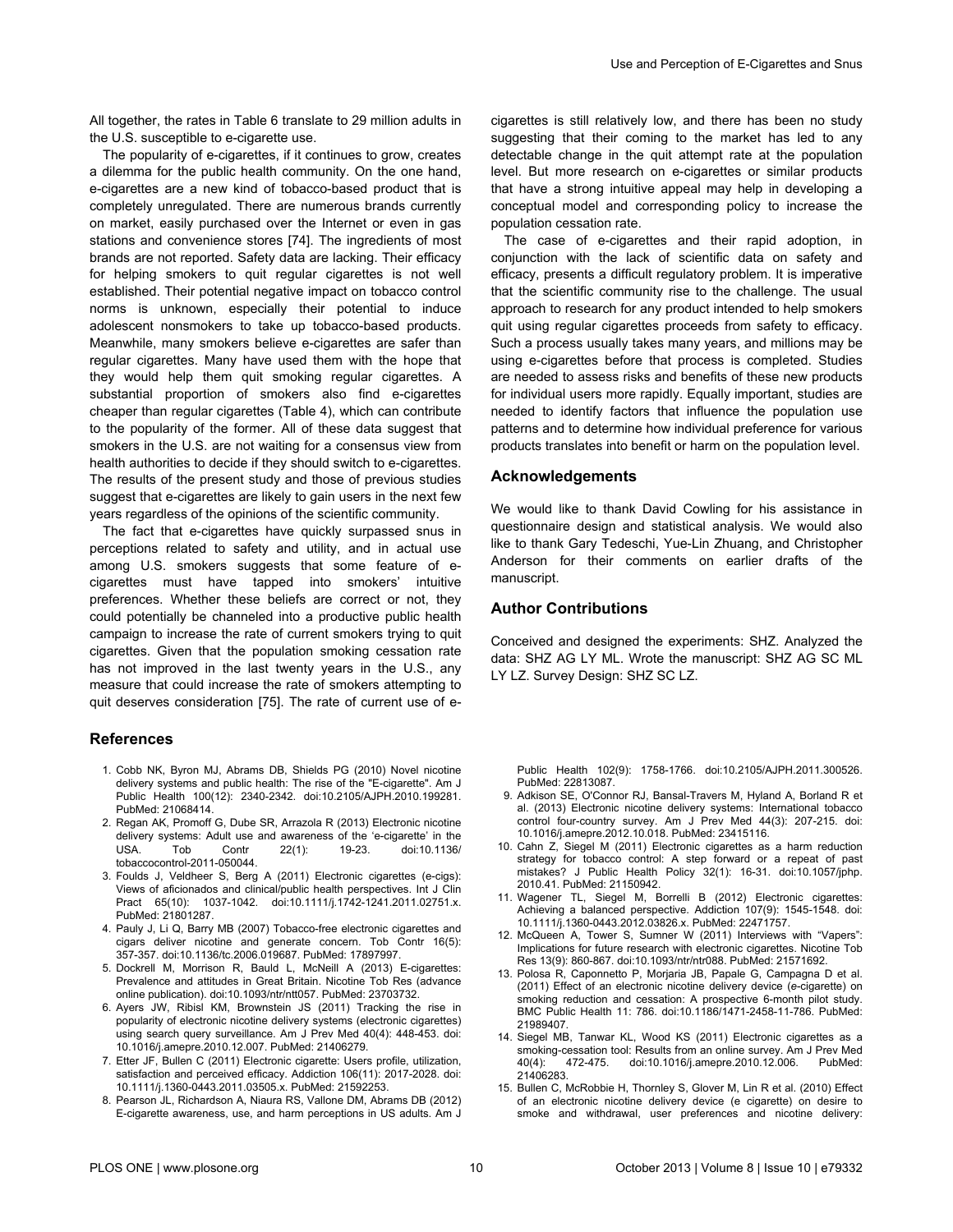- <span id="page-10-0"></span>16. Etter JF, Bullen C, Flouris AD, Laugesen M, Eissenberg T (2011) Electronic nicotine delivery systems: A research agenda. Tob Contr 20(3): 243-248. doi:[10.1136/tc.2010.042168](http://dx.doi.org/10.1136/tc.2010.042168). PubMed: [21415064](http://www.ncbi.nlm.nih.gov/pubmed/21415064).
- 17. Vansickel AR, Weaver MF, Eissenberg T (2012) Clinical laboratory assessment of the abuse liability of an electronic cigarette. Addiction 107(8): 1493-1500. doi[:10.1111/j.1360-0443.2012.03791.x.](http://dx.doi.org/10.1111/j.1360-0443.2012.03791.x) PubMed: [22229871.](http://www.ncbi.nlm.nih.gov/pubmed/22229871)
- 18. Caponnetto P, Campagna D, Cibella F, Morjaria JB, Russo C et al. (2013) EffiCiency and Safety of an eLectronic cigAreTte (ECLAT) as Tobacco Cigarettes Substitute: A Prospective 12-Month Randomized Control Design Study. PLOS ONE 8(6): e66317. doi[:10.1371/](http://dx.doi.org/10.1371/journal.pone.0066317) [journal.pone.0066317](http://dx.doi.org/10.1371/journal.pone.0066317). PubMed: [23826093](http://www.ncbi.nlm.nih.gov/pubmed/23826093).
- 19. Polosa R, Morjaria JB, Caponnetto P, Campagna D, Russo C et al. (2013) Effectiveness and tolerability of electronic cigarette in real-life: A 24-month prospective observational study. Intern. Emerg Med (advance online publication). doi:[10.1007/s11739-013-0977-z.](http://dx.doi.org/10.1007/s11739-013-0977-z)
- 20. Study WHO Group on Product Regulation (2009) Report on the scientific basis of tobacco product regulation: Third report of a WHO study group. WHO Tech Rep S 955: 41.
- 21. Kirshner L (2011) D.C. circuit rules FDA cannot block e-cigarette imports--Sottera, Inc. v. FDA. Am J Law Med 37(1): 194-201. PubMed: [21614999.](http://www.ncbi.nlm.nih.gov/pubmed/21614999)
- 22. Rigik E (2012) Lawmakers targeting electronic cigarettes. Convenience Store Decisions. Available: [http://www.csdecisions.com/2012/04/12/](http://www.csdecisions.com/2012/04/12/lawmakers-targeting-electronic-cigarettes/) [lawmakers-targeting-electronic-cigarettes/.](http://www.csdecisions.com/2012/04/12/lawmakers-targeting-electronic-cigarettes/) Accessed 8 August 2013.
- 23. Gilljam H, Galanti MR (2003) Role of snus (oral moist snuff) in smoking cessation and smoking reduction in Sweden. Addiction 98(9): 1183-1189. doi:[10.1046/j.1360-0443.2003.00379.x](http://dx.doi.org/10.1046/j.1360-0443.2003.00379.x). PubMed: [12930201.](http://www.ncbi.nlm.nih.gov/pubmed/12930201)
- 24. Hatsukami DK, Lemmonds C, Tomar SL (2004) Smokeless tobacco use: Harm reduction or induction approach? Prev Med 38(3): 309-317. doi:[10.1016/j.ypmed.2003.10.006.](http://dx.doi.org/10.1016/j.ypmed.2003.10.006) PubMed: [14766113.](http://www.ncbi.nlm.nih.gov/pubmed/14766113)
- 25. Foulds J, Kozlowski L (2007) Snus—what should the public-health response be? Lancet 369(9578): 1976-1978. doi[:10.1016/](http://dx.doi.org/10.1016/S0140-6736(07)60679-5) [S0140-6736\(07\)60679-5.](http://dx.doi.org/10.1016/S0140-6736(07)60679-5) PubMed: [17498796.](http://www.ncbi.nlm.nih.gov/pubmed/17498796)
- 26. Gartner CE, Hall WD, Chapman S, Freeman B (2007) Should the health community promote smokeless tobacco (snus) as a harm reduction measure? PLOS Med 4(7): e185. doi:[10.1371/journal.pmed.](http://dx.doi.org/10.1371/journal.pmed.0040185) [0040185.](http://dx.doi.org/10.1371/journal.pmed.0040185) PubMed: [17608560.](http://www.ncbi.nlm.nih.gov/pubmed/17608560)
- 27. Mejia AB, Ling PM, Glantz SA (2010) Quantifying the effects of promoting smokeless tobacco as a harm reduction strategy in the USA. Tob Contr 19(4): 297-305. doi:[10.1136/tc.2009.031427.](http://dx.doi.org/10.1136/tc.2009.031427) PubMed: [20581427.](http://www.ncbi.nlm.nih.gov/pubmed/20581427)
- 28. Zhu SH, Wang JB, Hartman A, Zhuang Y, Gamst A et al. (2009) Quitting cigarettes completely or switching to smokeless tobacco: Do US data replicate the Swedish results? Tob Contr 18(2): 82-87. doi: [10.1136/tc.2008.028209](http://dx.doi.org/10.1136/tc.2008.028209). PubMed: [19168476](http://www.ncbi.nlm.nih.gov/pubmed/19168476).
- 29. Lund KE, Scheffels J, McNeill A (2011) The association between use of snus and quit rates for smoking: Results from seven Norwegian crosssectional studies. Addiction 106(1): 162-167. doi:[10.1111/j.](http://dx.doi.org/10.1111/j.1360-0443.2010.03122.x) [1360-0443.2010.03122.x](http://dx.doi.org/10.1111/j.1360-0443.2010.03122.x). PubMed: [20883459](http://www.ncbi.nlm.nih.gov/pubmed/20883459).
- 30. Noel JK, Rees VW, Connolly GN (2011) Electronic cigarettes: A new 'tobacco' industry? Tob Contr 20(1): 81-81. doi:[10.1136/tc.](http://dx.doi.org/10.1136/tc.2010.038562) [2010.038562](http://dx.doi.org/10.1136/tc.2010.038562).
- 31. Biener L, Bogen K (2009) Receptivity to Taboka and Camel Snus in a U.S. test market. Nicotine Tob Res 11(10): 1154-1159. doi[:10.1093/ntr/](http://dx.doi.org/10.1093/ntr/ntp113) [ntp113](http://dx.doi.org/10.1093/ntr/ntp113). PubMed: [19564175](http://www.ncbi.nlm.nih.gov/pubmed/19564175).
- 32. Wackowski OA, Lewis MJ, Delnevo CD (2011) Qualitative analysis of Camel Snus' website message board—users' product perceptions, insights and online interactions. Tob Contr 20(2): e1. doi:[10.1136/tc.](http://dx.doi.org/10.1136/tc.2010.037911) [2010.037911](http://dx.doi.org/10.1136/tc.2010.037911).
- 33. Esterl M (2013) E-cigarettes fire up investors, regulators. Available: [online.wsj.com/article/](http://online.wsj.com/article/sb10001424127887324904004578535362153026902.html) [SB10001424127887324904004578535362153026902.html.](http://online.wsj.com/article/sb10001424127887324904004578535362153026902.html) Accessed
- 10 August 2013. 34. Freeman B (2011) E-cigarettes aren't a solution - they're part of the
- problem. Available: [http://theconversation.edu.au/e-cigarettes-arent-a](http://theconversation.edu.au/e-cigarettes-arent-a-solution-theyre-part-of-the-problem-423)[solution-theyre-part-of-the-problem-423.](http://theconversation.edu.au/e-cigarettes-arent-a-solution-theyre-part-of-the-problem-423) Accessed 8 August 2013.
- 35. Grana RA, Glantz SA, Ling PM (2011) Electronic nicotine delivery systems in the hands of Hollywood. Tob Contr 20(6): 425-426. doi: [10.1136/tc.2011.043778](http://dx.doi.org/10.1136/tc.2011.043778). PubMed: [21659450](http://www.ncbi.nlm.nih.gov/pubmed/21659450).
- 36. Callaghan R (2011) E cigarettes give anti-smoking lobby the vapours; electronic cigarettes in the film The Tourist will ignite debate. The West Australian (Perth) HEA: 3
- 37. King BA, Alam S, Promoff G, Arrazola R, Dube SR (2013) Awareness and ever use of electronic cigarettes among U.S. adults, 2010–2011.

Nicotine Tob Res 15: 1623–1627. doi[:10.1093/ntr/ntt013.](http://dx.doi.org/10.1093/ntr/ntt013) PubMed: [23449421.](http://www.ncbi.nlm.nih.gov/pubmed/23449421)

- 38. DiSogra C (2010) Update: Address-based sampling nets success for KnowledgePanel® recruitment and sample representation. Available: [http://www.knowledgenetworks.com/accuracy/spring2010/disogra](http://www.knowledgenetworks.com/accuracy/spring2010/disogra-spring10.html)[spring10.html.](http://www.knowledgenetworks.com/accuracy/spring2010/disogra-spring10.html) Accessed 8 August 2013.
- 39. Knowledge Networks (2012). nowledgePanel® design summary. [http://www.knowledgenetworks.com/knpanel/docs/](http://www.knowledgenetworks.com/knpanel/docs/knowledgepanel) [knowledgePanel\(](http://www.knowledgenetworks.com/knpanel/docs/knowledgepanel)R)-design-summary-description.pdf. Accessed: 8 Aug 2013.
- 40. Dennis JM (2010) ummary of KnowledgePanel® design. Available: [http://www.knowledgenetworks.com/knpanel/docs/KnowledgePanel](http://www.knowledgenetworks.com/knpanel/docs/knowledgepanel)(R) ——Design-Summary-Description.pdf. Accessed: 8 Aug 2013
- 41. Dennis JM (2010) KnowledgePanel®: Processes & procedures contributing to sample representativeness & tests for self-selection bias. Available: [http://www.knowledgenetworks.com/ganp/docs/](http://www.knowledgenetworks.com/ganp/docs/knowledgepanelr-statistical-methods-note.pdf) [KnowledgePanelR-Statistical-Methods-Note.pdf](http://www.knowledgenetworks.com/ganp/docs/knowledgepanelr-statistical-methods-note.pdf). Accessed: 8 August 2013.
- 42. Yeager DS, Krosnick JA, Chang L, Javitz HS, Levendusky MS et al. (2011) Comparing the accuracy of RDD telephone surveys and internet surveys conducted with probability and non-probability samples. Public Opin Q 75(4): 709-747. doi:[10.1093/poq/nfr020](http://dx.doi.org/10.1093/poq/nfr020).
- 43. Dennis JM, Chatt C, Li R, Motta-Stanko A, Pulliam P (2005) Data collection mode effects controlling for sample origins in a panel survey: Telephone versus internet. 2005 Annual Meeting of the American Association for Public Opinion Research.
- 44. Chang L, Krosnick JA (2009) National surveys via RDD telephone interviewing versus the internet. Public Opin Q 73(4): 641-678. doi: [10.1093/poq/nfp075.](http://dx.doi.org/10.1093/poq/nfp075)
- 45. Cowling DW, Modayil MV, Stevens C (2010) Assessing the relationship between ad volume and awareness of a tobacco education media campaign. Tob Contr 19: i37-i42. doi:[10.1136/tc.2009.030692](http://dx.doi.org/10.1136/tc.2009.030692). PubMed: [20382649.](http://www.ncbi.nlm.nih.gov/pubmed/20382649)
- 46. Knowledge Networks (2012) nowledgePanel® demographic profile; February 2012. Available: [http://www.knowledgenetworks.com/knpanel/](http://www.knowledgenetworks.com/knpanel/docs/gfk-knowledgepanel) [docs/GfK-KnowledgePanel](http://www.knowledgenetworks.com/knpanel/docs/gfk-knowledgepanel)(R)—Demographic-Profile.pdf. Accessed: 8 Aug 2013.
- 47. O'Hegarty M, Pederson LL, Nelson DE, Mowery P, Gable JM et al. (2006) Reactions of young adult smokers to warning labels on cigarette packages. Am J Prev Med 30(6): 467-473. doi:[10.1016/j.amepre.](http://dx.doi.org/10.1016/j.amepre.2006.01.018) [2006.01.018](http://dx.doi.org/10.1016/j.amepre.2006.01.018). PubMed: [16704939](http://www.ncbi.nlm.nih.gov/pubmed/16704939).
- 48. Song AV, Ling PM, Neilands TB, Glantz SA (2007) Smoking in movies and increased smoking among young adults. Am J Prev Med 33(5): 396-403. doi[:10.1016/j.amepre.2007.07.026.](http://dx.doi.org/10.1016/j.amepre.2007.07.026) PubMed: [17950405.](http://www.ncbi.nlm.nih.gov/pubmed/17950405)
- 49. Pierce JP, Distefan JM, Kaplan RM, Gilpin EA (2005) The role of curiosity in smoking initiation. Addict Behav 30(4): 685-696. doi: [10.1016/j.addbeh.2004.08.014](http://dx.doi.org/10.1016/j.addbeh.2004.08.014). PubMed: [15833574](http://www.ncbi.nlm.nih.gov/pubmed/15833574).
- 50. Centers for Disease Control and Prevention (2011) Vital signs: Current cigarette smoking among adults aged ≥18 years --- United States, 2005--2010. MMWR Morb Mortal Wkly Rep 60(35): 1207-1212. PubMed: [21900875.](http://www.ncbi.nlm.nih.gov/pubmed/21900875)
- 51. Agresti A, Coull BA (1998) Approximate is better than "exact" for interval estimation of binomial proportions. Am Stat 52(2): 119-126. doi: [10.1080/00031305.1998.10480550](http://dx.doi.org/10.1080/00031305.1998.10480550).
- 52. Brown LD, Cai TT, DasGupta A (2001) Interval estimation for a binomial proportion. Stat Sci 16(2): 101-117. doi[:10.1214/ss/](http://dx.doi.org/10.1214/ss/1009213286) [1009213286](http://dx.doi.org/10.1214/ss/1009213286).
- 53. The RProject for Statistical Computing An introduction to R. Available: [http://cran.r-project.org/doc/manuals/R-intro.html](http://cran.r-project.org/doc/manuals/r-intro.html). Accessed: 12 August 2013.
- 54. Myslín M, Zhu SH, Chapman W, Conway M (2013) Using Twitter to examine smoking behavior and perception of emerging tobacco products. J Med Internet Res 15(8): e174. doi[:10.2196/jmir.2534](http://dx.doi.org/10.2196/jmir.2534). PubMed: [23989137.](http://www.ncbi.nlm.nih.gov/pubmed/23989137)
- 55. The Doctors TVShow (2009). how synopsis top 10 health trends of 2009. Available: [http://thedoctorstv.com/main/show\\_synopsis/90?](http://thedoctorstv.com/main/show_synopsis/90?section=synopsis) [section=synopsis](http://thedoctorstv.com/main/show_synopsis/90?section=synopsis). Accessed: 8 August 2013.
- 56. The original ePuffers on The Doctors TV show (2010). Available: [http://](http://www.youtube.com/watch?v=xbcqjldhx8u) [www.youtube.com/watch?v=xBCQJldHX8U.](http://www.youtube.com/watch?v=xbcqjldhx8u) Accessed: 8 August 2013.
- 57. Show Rachael Ray Going too far? medical edition. Available: [http://](http://www.rachaelrayshow.com/show/segments/view/going-too-far-medical-edition) [www.rachaelrayshow.com/show/segments/view/going-too-far-medical](http://www.rachaelrayshow.com/show/segments/view/going-too-far-medical-edition)[edition](http://www.rachaelrayshow.com/show/segments/view/going-too-far-medical-edition). Accessed: 8 August 2013.
- 58. Dr. Sanjay Gupta(CNN) TV Show on electronic cigarette. Available: [http://www.youtube.com/watch?v=04rj9Tl2CV8.](http://www.youtube.com/watch?v=04rj9tl2cv8) Accessed: 8 August 2013.
- 59. Electronic cigarette healthy or not? Available: [http://www.youtube.com/](http://www.youtube.com/watch?v=6ftvzcip1oy) [watch?v=6FtvZCIp1oY.](http://www.youtube.com/watch?v=6ftvzcip1oy) Accessed: 8 Aug 2013
- 60. CBS (2012) BS NEWS report on electronic cigarettes. Available: [http://](http://www.youtube.com/watch?v=yupbsh0opg0) [www.youtube.com/watch?v=yUpbsh0OPG0](http://www.youtube.com/watch?v=yupbsh0opg0). Accessed: 8 August 2013.